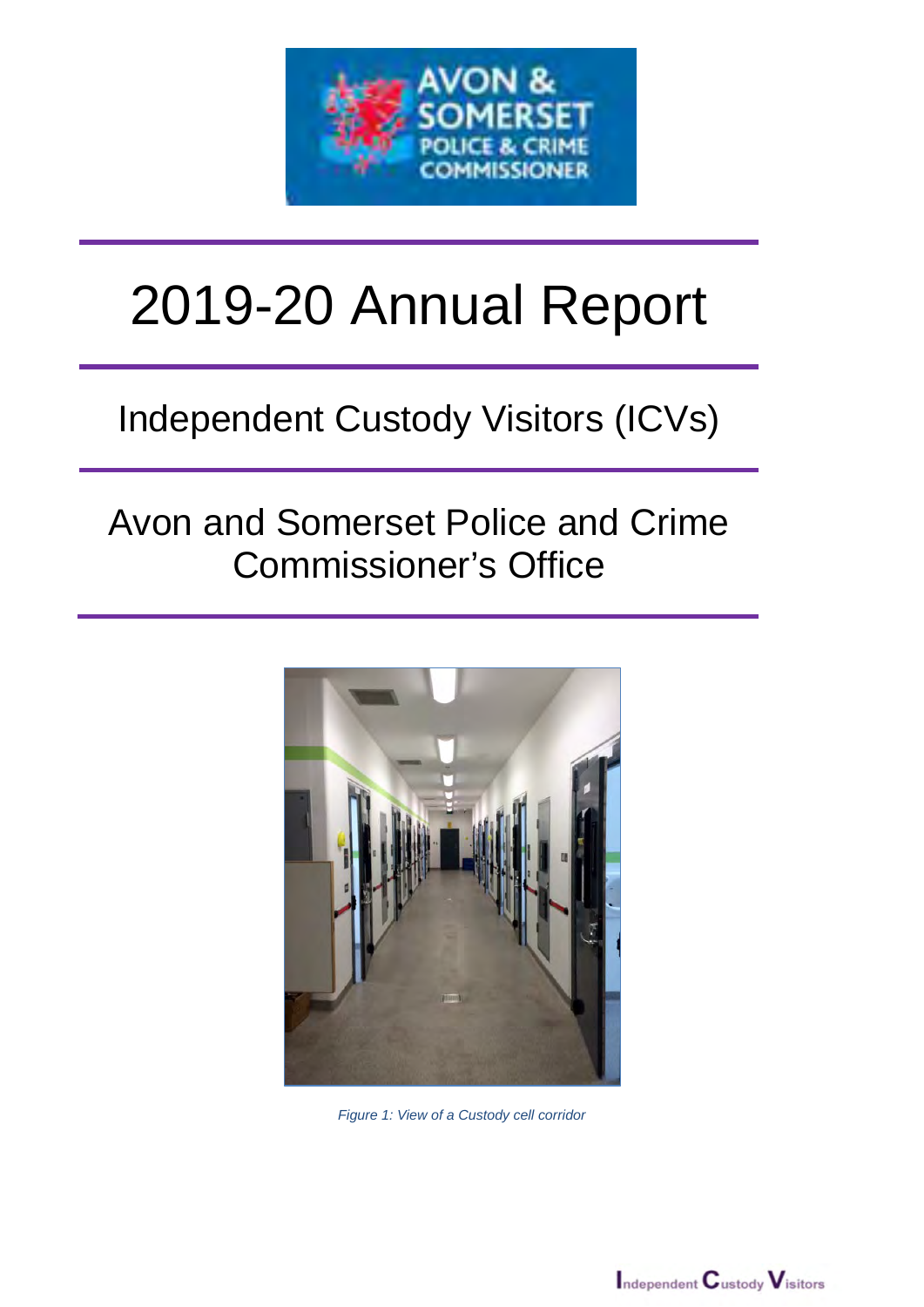# **Contents**

| Page:          | Section:                                                                                                                                                                                                                                             |
|----------------|------------------------------------------------------------------------------------------------------------------------------------------------------------------------------------------------------------------------------------------------------|
| $\overline{2}$ | Foreword                                                                                                                                                                                                                                             |
| 4              | <b>Introduction &amp; Police Custody Statistics</b>                                                                                                                                                                                                  |
| $\overline{7}$ | How the ICV Scheme works                                                                                                                                                                                                                             |
| 8              | Avon and Somerset ICV Scheme                                                                                                                                                                                                                         |
| 9              | <b>Comments from Panel Coordinators</b>                                                                                                                                                                                                              |
| 11             | PCC's office activity overview                                                                                                                                                                                                                       |
| 13             | ICV activity overview – Custody Visiting data<br>High level areas of concern<br><b>Custody Visit Positive Findings</b><br>Custody Visit findings of concern and responses<br>Examples of where ICVs have effected change<br>Other points of interest |
| 18             | Annex 1: Home Office ICV Code of Practice                                                                                                                                                                                                            |
| 19             | <b>Annex 2: ICV Person Specification</b>                                                                                                                                                                                                             |
| 20             | Annex 3: ICV Role Profile                                                                                                                                                                                                                            |
| 21             | <b>Annex 4: ICV Electronic Visit Record</b>                                                                                                                                                                                                          |

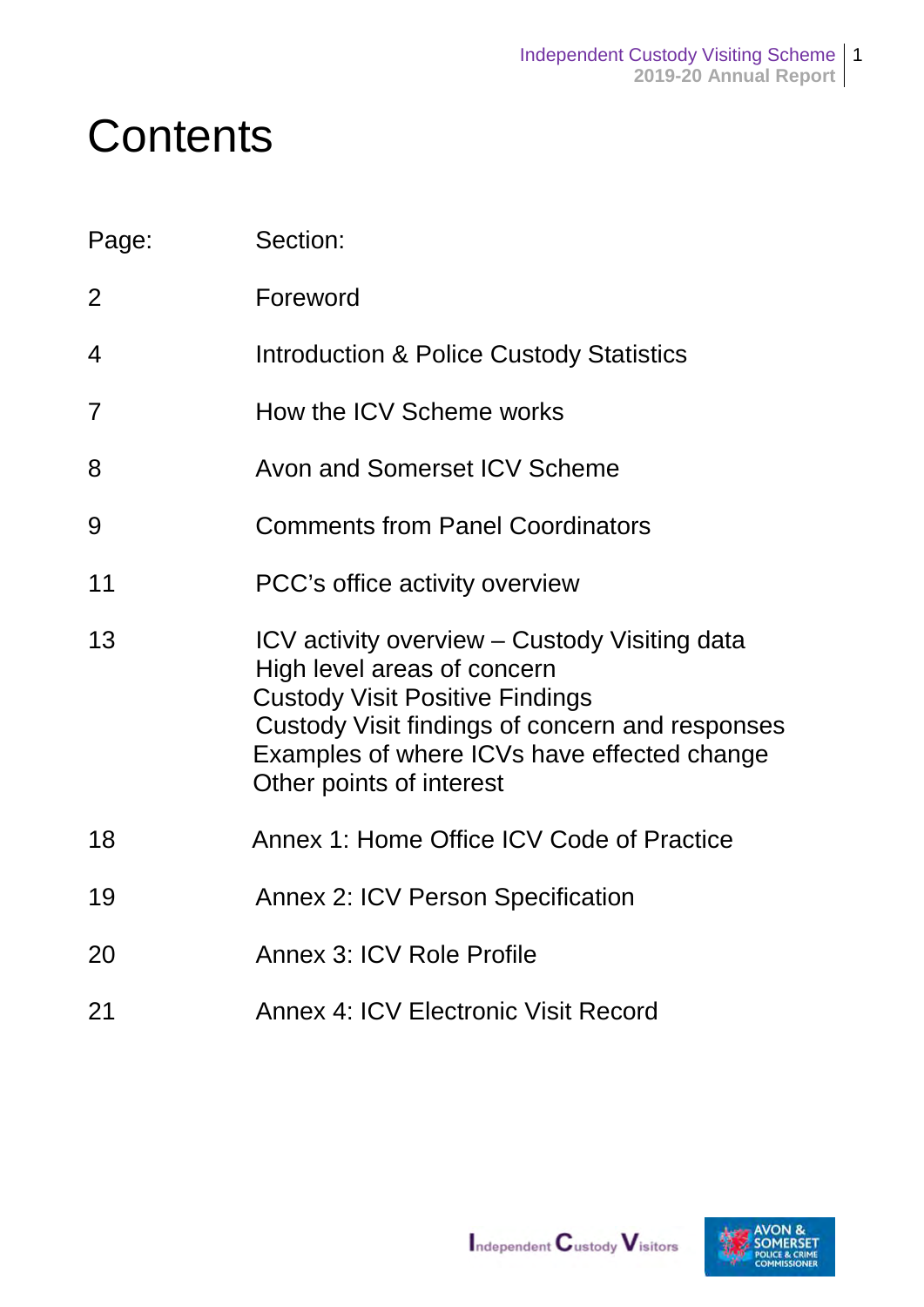### **Foreword**

Independent custody visiting is an essential element of the work of my office in ensuring the police service is open and accountable to the people it serves. I am delighted to be able to give residents the opportunity to be involved in their local policing service and this includes opening up Custody Units for scrutiny of the processes involved in safely and lawfully detaining people, treating each person with dignity and respect.

The Independent Custody Visiting Scheme gives the public a real insight into conditions in custody and reassurance that someone independent of the Police has oversight. This mandatory Scheme cannot exist without the commitment of local volunteers. I know that newly appointed Independent Custody Visitors (ICVs) often say that it is really interesting to see what goes on inside Police Centres and they recognise the importance of their independent role and feel proud of their visit, having spoken to detained people. ICVs emphasise that they do not want or need to know why the detained person is there but ask about their welfare, if they have been treated according to the law for their rights and entitlements. ICVs also provide a friendly smile and a respectful conversation.

The ICVs' independence is crucial and they must not be afraid to challenge and raise any concerns, even niggles, to ensure the high standards within the Police Custody Units are maintained. Any items are reviewed, action taken where necessary and issues resolved. Equally, any compliments to Custody Officers for good practice observed during the unannounced visits are recorded.

I value Avon and Somerset Constabulary's Custody Staff for their commitment to the role and responsibilities. Detainees can understandably be challenging, often having chaotic lives, mental ill health and substance misuse. I encourage ICVs to continue to report the good aspects and compliments to Custody Officers.

We rely on the enthusiasm, commitment and dedication of our volunteer ICVs and I thank them all for their dedication. I am extremely grateful to the work of Coordinators and Deputies at Bridgwater: Rob and Anita, as well as Daren as Acting Deputy; at Keynsham: John (with nearly a full 9 year term), Paul and Justine; and Patchway: Annaphie (a 9 year full term), Amie and Dawn. Thank you for supporting the volunteers within your Teams.

Thank you to each and every ICV. I have huge appreciation of what Custody Visitors do towards increasing the public's trust and confidence. Custody Visitors are one of the 'critical friends' of the Police. This is due to the altruistic contribution made by our Independent Custody Visitors. On behalf of us all, I thank them for their continued service.

Finally, I would like to welcome the newest Custody Visitors who have successfully completed their probation and are now fully accredited Independent Custody Visitors, as well as the newest appointed volunteers, at the induction training stage. Be very proud.

ue Maintenburg

*Sue Mountstevens, Avon and Somerset Police and Crime Commissioner 31 March 2020*



 $\mathsf{I}_{\mathsf{ndependent}} \mathbf{C}_{\mathsf{ustody}} \mathbf{V}_{\mathsf{isitors}}$ 

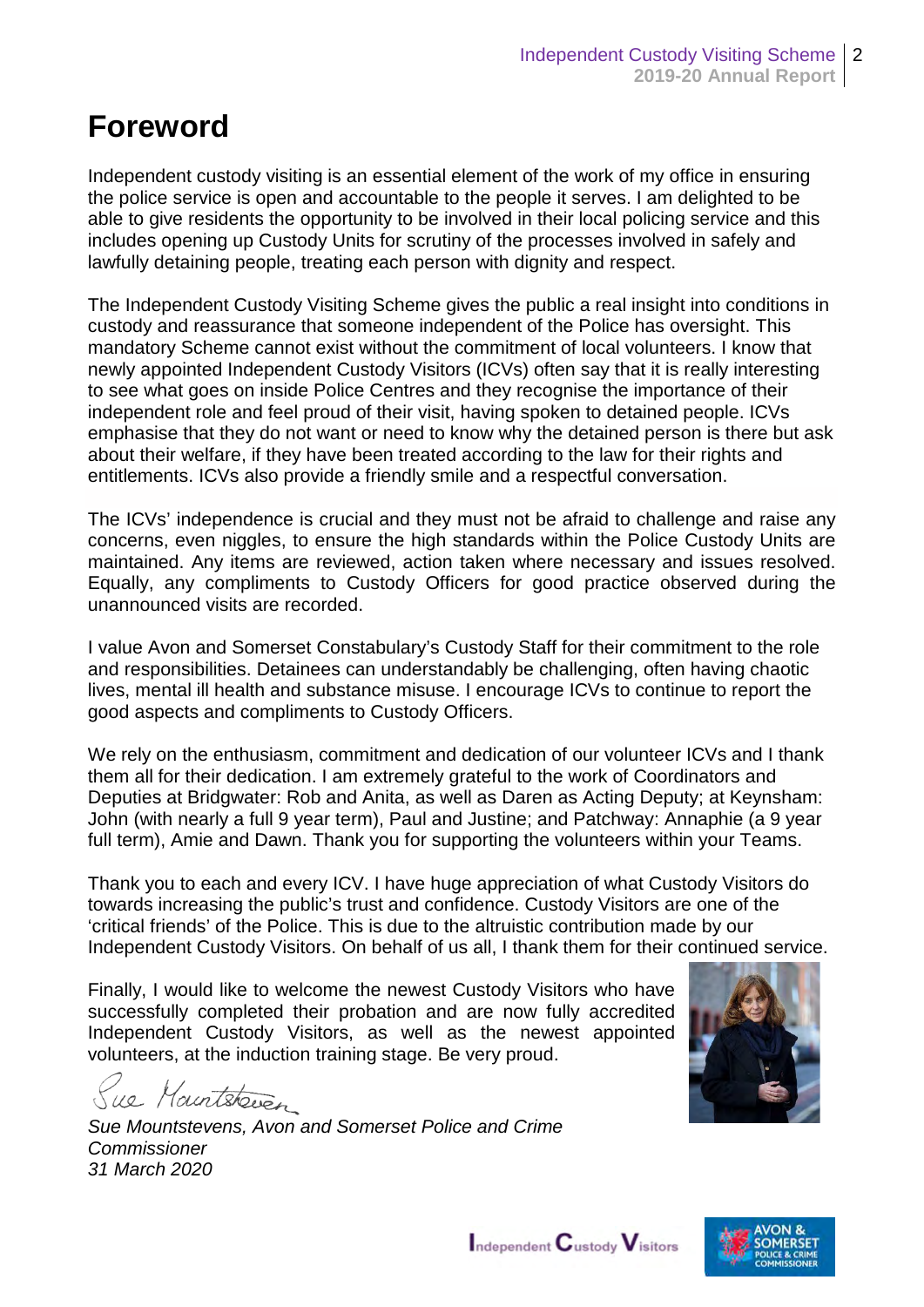#### **Head of Custody, Temporary Chief Inspector Mark Collins**

#### **A word from the Head of Custody:**

*"*With each passing year the role of the ICVs becomes more and more important as the complex needs of detainees increase. The role of the ICVs is a crucial one within the custody environment to ensure we provide the best service we can in terms of safe, efficient and consistent standards. The custody review which took place over the last 12 months was focussed on ensuring we are constantly evolving and improving the service we provide to all our detainees and with the support of the ICVs we look forward with confidence to providing the best service we can. I would like to pass on the thanks of everyone in custody to the ICVs for their continued support to us and the Constabulary*."*

#### 11 March 2020

Avon and Somerset Constabulary's Head of Custody, T/Chief Inspector Collins



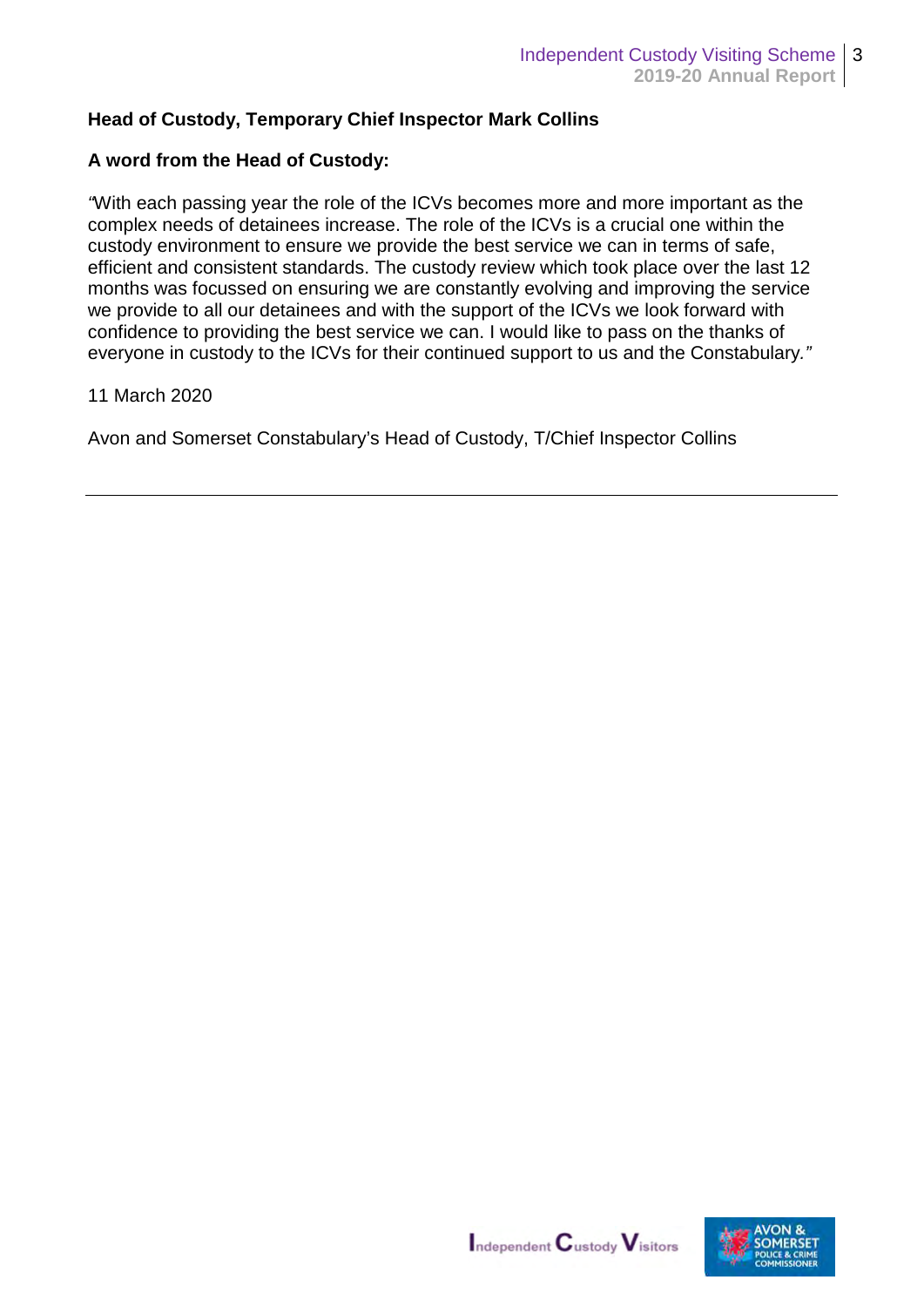### **Introduction**

The Independent Custody Visitor (ICV) visiting process and procedure is governed by a Code of Practice which is issued by the Home Office (2013). See Annex 1. This states:

*"Systems must be in place to ensure that the output from visits is drawn rapidly to the attention of those in a position to make the appropriate response.* 

*The PCC is responsible for drawing together issues and identifying trends emerging from visits in their area and addressing these with relevant police supervisors.* 

*The PCC must have a regular and formal opportunity to raise concerns and issues with a designated senior officer with force-wide responsibilities. It will usually be appropriate for that officer to be of at least Assistant Chief Constable/Commander rank. Regular reports shall be provided by the administrator of the scheme to the PCC. These reports must be discussed at PCC meetings as appropriate and reflected in an entry about independent custody visiting in the PCC's own annual report."*

The full Code of Practice is published here but expected to be updated in 2021: [http://icva.org.uk/uploads/publications/ICV\\_Code\\_of\\_Practice-APR2013.pdf](http://icva.org.uk/uploads/publications/ICV_Code_of_Practice-APR2013.pdf) 



*Figure 2: PCC Sue Mountstevens checking a Custody Unit cell*

This ICV annual report provides an opportunity to highlight the work of the Police and Crime Commissioner's (PCC's) volunteers, to celebrate ICV and scheme successes and to describe how the PCC's office have and are working on issues with the aim of making Avon and Somerset Constabulary's Custody facilities 'outstanding' in the policing service provided. This ICV annual report documents how ICVs are assisting the PCC in discharging her duty in delivering oversight, openness and transparency. This is part of the PCC's important role in being a bridge between the public and the Police. The ICV scheme delivers continuous improvement and, in doing so, boosts public confidence and reassurance, ICVs being the 'eyes and ears' as local members of the public. The information within this ICV Annual Report aims to provide the required information for an effective and transparent ICV scheme. The format of this report has been developed by the Independent Custody Visiting Association (ICVA) in consultation with ICV schemes, the Home Office, the National Preventive Mechanism and the inspectorates. It also adheres to the requirements with the ICVA Quality Assurance Framework.

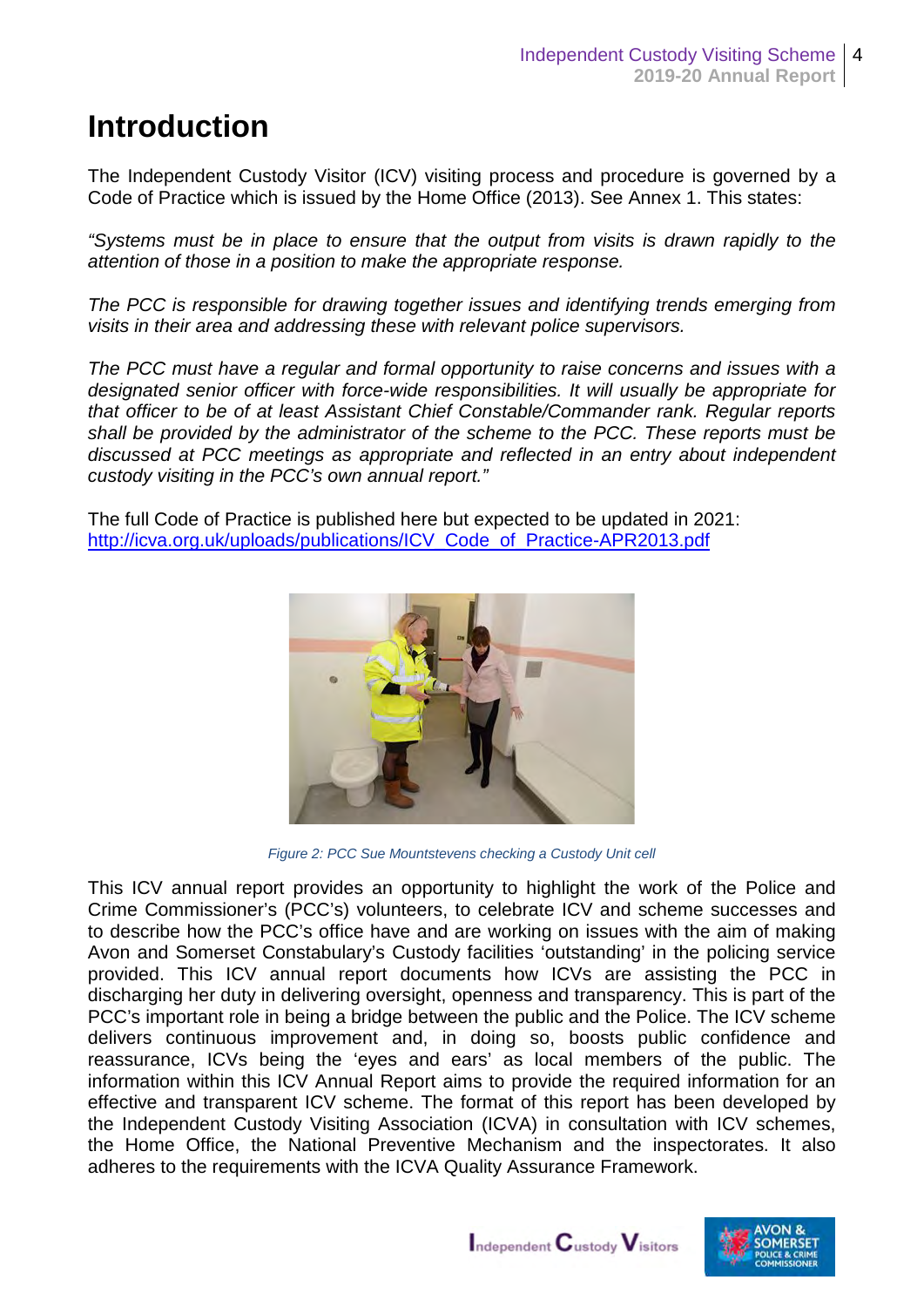Independent Custody Visiting Schemes exist to provide assurance to local communities that they can have confidence in the way the Police treat people who are held in custody. Ensuring effective management and oversight of the ICV Scheme is a statutory responsibility of the PCC and the PCC ensures that robust and effective procedures for establishing and maintaining the scheme are in place.

The PCC's office appoints volunteers from the local community to undertake the role of the Independent Custody Visitor and provides them with support and initial training - as well as on-going, regular training - to ensure that they can carry out their role effectively and with confidence. The ICV scheme also plays an important part in maintaining Police accountability to the local community and this annual report is a means to ensure that this information is published and available in the public domain.

Avon and Somerset Constabulary has 3 modern custody units, built in 2014 within the Police Centres at Patchway (near Bristol), Keynsham (near Bath) and Bridgwater (near Taunton). The Custody units have been carefully designed around the custody process, with the custody booking in/charge area centrally located, known as the 'Bridge', with cell corridors as well as holding rooms, fingerprint processing rooms, medical room and interview rooms. The Custody Unit also includes a vehicle docking area within the secure compound and CCTV throughout the Custody Unit.

#### **Statistics**

Demographics of the detained persons going through custody by age, gender and ethnicity are shown in the tables below. This information has been provided from the Constabulary's Niche database. In summary, the data shows that people detained are predominantly white males aged between 25-34 years. This is the same as in 2018-19.

The highest number of detainees in custody is at the weekends, from midnight to 3a.m. (1-2am in 2018-19). ICV visits in the morning are important to check on the welfare, rights and entitlements of these detainees.



*Figure 3: Detainees by Ethnicity. Total 18668 detainees 2019-2020*

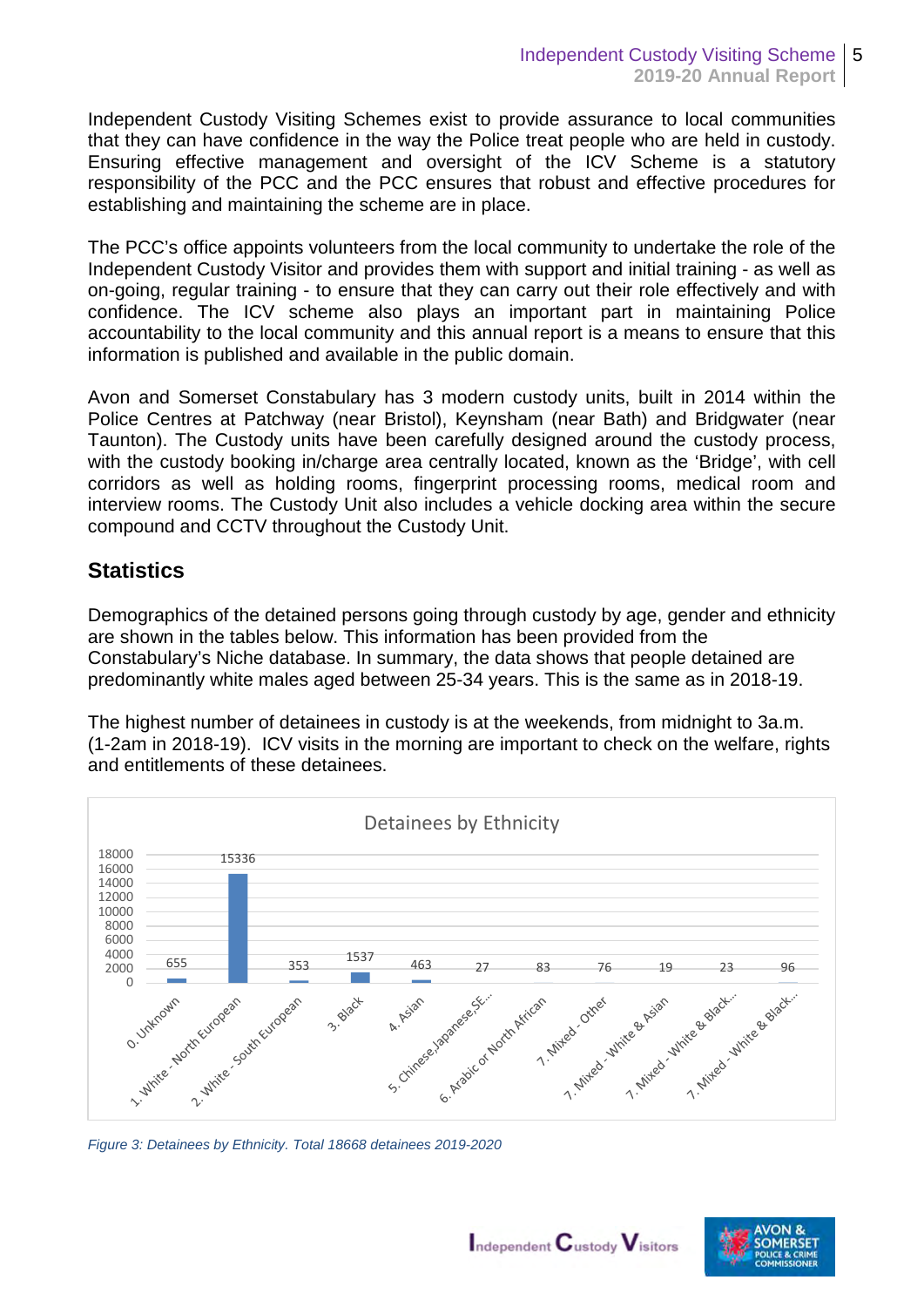

*Figure 4: Detainees by Age*

|                 | <b>Monday</b> | <b>Tuesday</b> | Wednesday | <b>Thursday</b> | Friday | <b>Saturday</b> | Sunday |
|-----------------|---------------|----------------|-----------|-----------------|--------|-----------------|--------|
| $07:00 - 08:00$ | 22            | 36             | 35        | 30              | 30     | 37              | 36     |
| $08:00 - 09:00$ | 55            | 57             | 71        | 61              | 71     | 69              | 75     |
| $09:00 - 10:00$ | 84            | 88             | 109       | 114             | 76     | 80              | 80     |
| 10:00 - 11:00   | 93            | 109            | 103       | 122             | 104    | 90              | 72     |
| 11:00 - 12:00   | 92            | 95             | 124       | 101             | 104    | 80              | 117    |
| 12:00 - 13:00   | 110           | 115            | 128       | 129             | 114    | 83              | 98     |
| 13:00 - 14:00   | 98            | 108            | 117       | 107             | 96     | 91              | 86     |
| 14:00 - 15:00   | 124           | 131            | 135       | 115             | 133    | 114             | 93     |
| 15:00 - 16:00   | 87            | 128            | 146       | 133             | 108    | 113             | 112    |
| 16:00 - 17:00   | 123           | 116            | 130       | 124             | 96     | 109             | 123    |
| 17:00 - 18:00   | 132           | 105            | 139       | 133             | 84     | 101             | 105    |
| 18:00 - 19:00   | 116           | 155            | 131       | 154             | 147    | 127             | 116    |
| 19:00 - 20:00   | 129           | 142            | 134       | 133             | 140    | 142             | 132    |
| 20:00 - 21:00   | 109           | 123            | 146       | 135             | 171    | 146             | 126    |
| 21:00 - 22:00   | 117           | 130            | 149       | 132             | 141    | 145             | 132    |
| 22:00 - 23:00   | 128           | 102            | 123       | 128             | 150    | 169             | 108    |
| 23:00 - 24:00   | 135           | 102            | 125       | 126             | 172    | 156             | 133    |
| 24:00 - 01:00   | 138           | 137            | 147       | 111             | 140    | 234             | 226    |
| $01:00 - 02:00$ | 129           | 102            | 117       | 139             | 131    | 277             | 268    |
| $02:00 - 03:00$ | 97            | 89             | 111       | 103             | 132    | 244             | 268    |
| $03:00 - 04:00$ | 92            | 63             | 84        | 67              | 97     | 181             | 183    |
| $04:00 - 05:00$ | 64            | 62             | 66        | 58              | 89     | 154             | 147    |
| $05:00 - 06:00$ | 51            | 61             | 59        | 50              | 60     | 122             | 105    |
| $06:00 - 07:00$ | 29            | 27             | 20        | 42              | 31     | 46              | 67     |

*Figure 5: Detainees by Booking-in time*

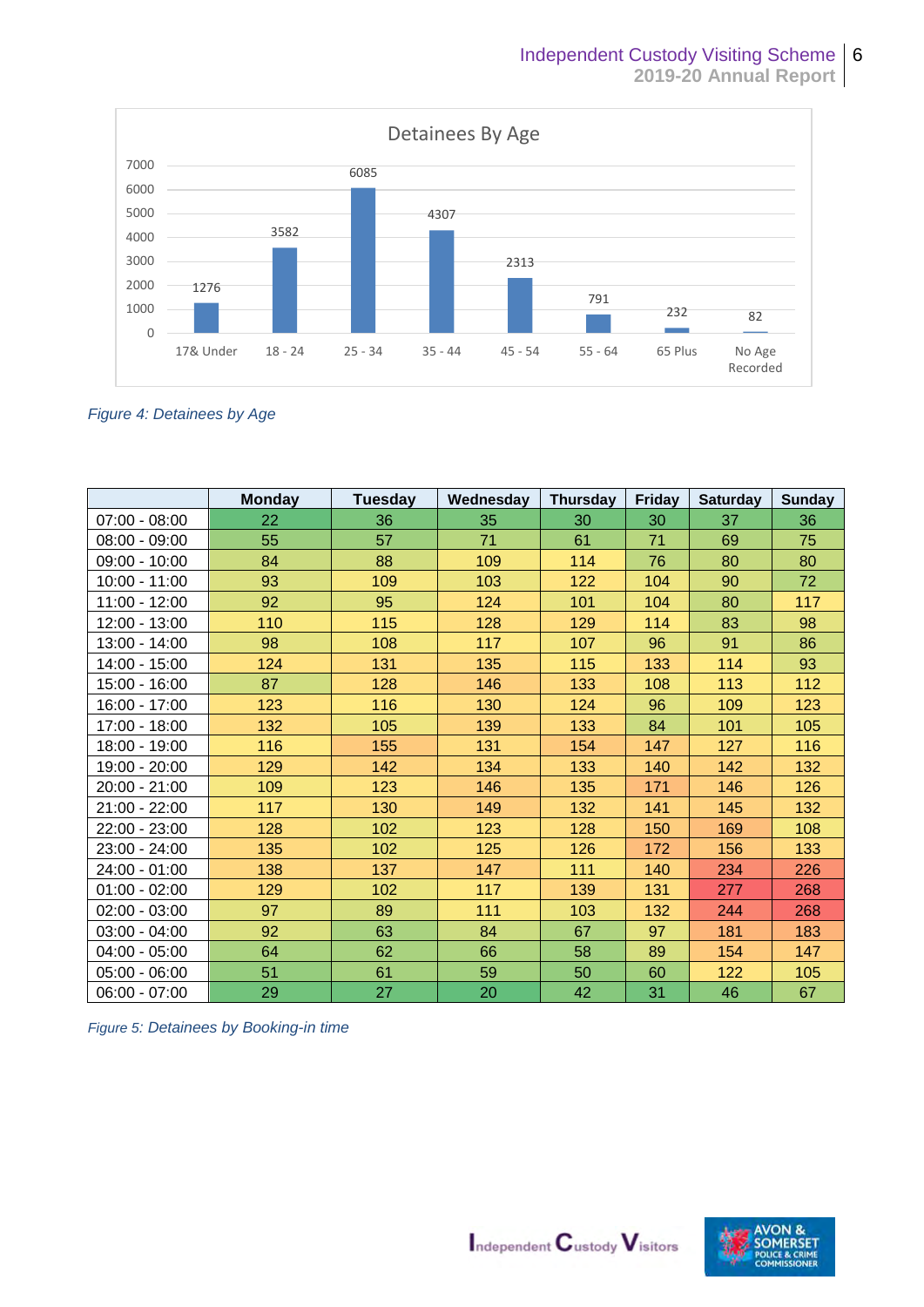

*Figure 6: Detainees by Gender*

### **How the ICV scheme works**



ICVs are volunteers, over 18 years old, from a variety of backgrounds who live or work within the local policing area. Visits are unannounced and can take place at any time of the day or night.

ICVs go straight to the Custody Unit main door, press the intercom to announce themselves (with photo ID cards viewed via CCTV) and request immediate access into the unit.

The ICVs are given a report of cells occupied and are allocated an Escorting Officer to open the cell door so that the ICVs can self-introduce and ask the detained person if they wish to talk.

*Figure 7: Standard library photo - Cell interior example*

Conversations between the ICVs and detainee (out of hearing of the Escorting Officer, but still in sight) focus on the detainee's welfare needs and the provision of rights and entitlements under the Police and Criminal Evidence Act (PACE).

ICVs also may review a detainee's custody record, to seek assurances about any concern or to check about an item mentioned by the detainee. The custody record includes a detention log which records all aspects of the detention such as the booking in, risk assessment, processing, cell checks, meal and drink provision, blanket provision, exercise yard time, shower, reading and religious material provided, Health Care Professional (HCP/nurse) attendance, legal representation, Appropriate Adult presence where necessary for safeguarding children and vulnerable adults, as well as the regular Inspector's Review of the detention. The ICVs receive a redacted version of the Custody Record which excludes personal data, medication and arrest information.

ICVs do not wish or need to know the identity of the detainee or the reason for the detention. It is not relevant to the role. Any issues raised by the detainee or concerns of the ICVs are discussed as appropriate with custody staff with the aim of resolving requests as soon as possible, such as providing a magazine or a drink. ICVs also inspect and comment on the general condition and facilities of the custody unit including the cells,

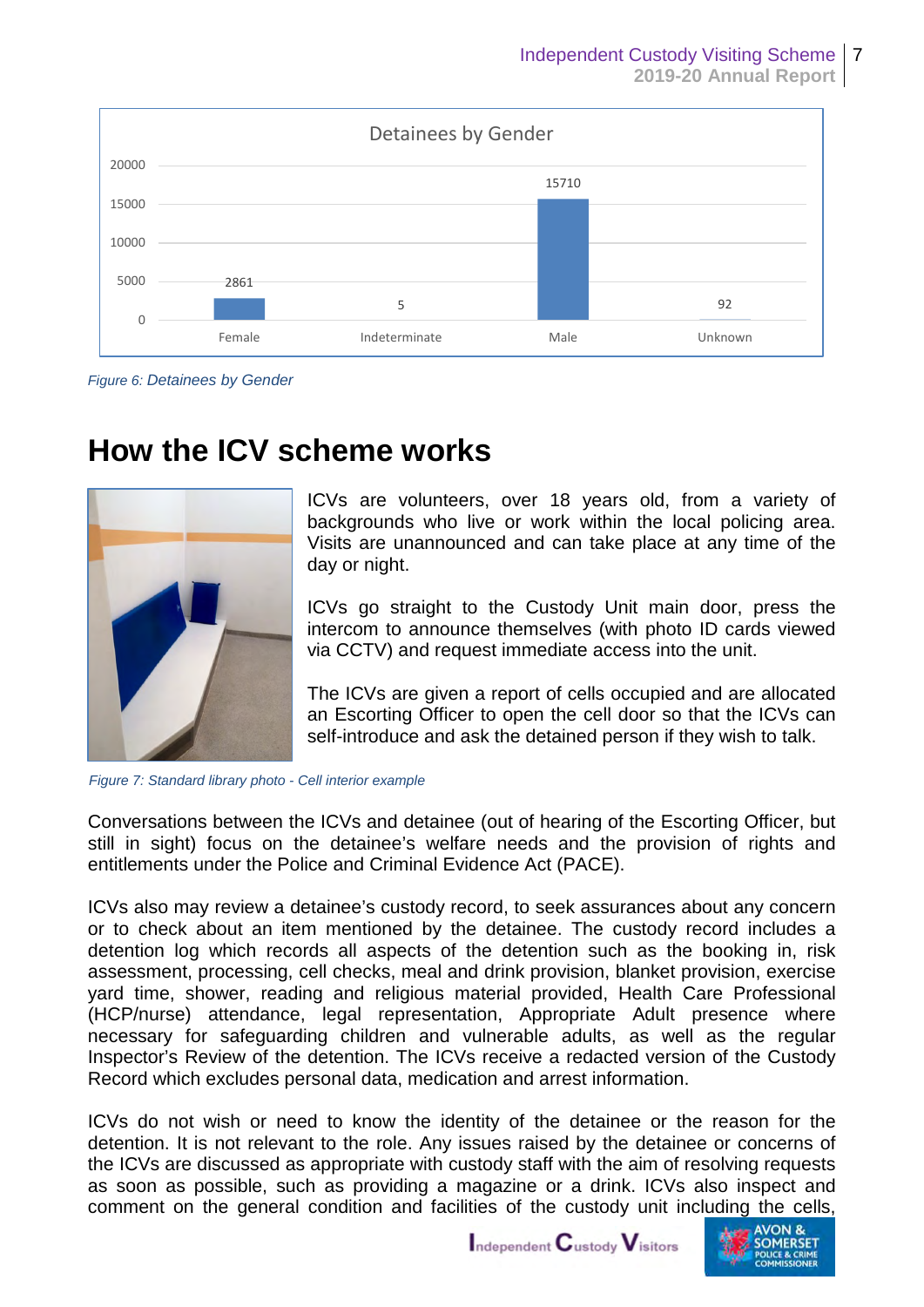kitchens, storage rooms, exercise yards, shower areas and ensure that religious material is stored respectfully.

ICVs look, listen, observe and create an electronic Visit Report for the PCC's lead officer and Custody Inspector on the ICVs' findings. Any issues not immediately sorted out during the ICV visit are recorded in the Visit Report and remain outstanding until they are responded to, actioned as appropriate by the Lead Custody Inspector and acknowledged within the electronic ICV Visit Report.

Any thematic and serious issues are raised with the Head of Custody and the PCC kept informed. The PCC and Chief Constable also discuss any high level items and this has includes the annual discussion about frequency of ICV visits. The ICV Reports are significantly positive. There have been no deaths in custody during the year and no reports by ICVs of any unfair treatment of detainees by Custody staff.

Independent Custody Visiting schemes are supported nationally by the Independent Custody Visiting Association (ICVA). ICVA is a voluntary organisation that promotes the custody visiting process nationally through advocacy, training, publicity and ongoing support to all involved in the process. Ultimately, ICVA aims to assist the Home Office, PCCs and other interested bodies in the formulation of best practice for custody visiting schemes, increasing public awareness and understanding.

### **Avon and Somerset Constabulary area - ICV Scheme**

There has been active recruitment of new volunteers during 2019-2020 for Bridgwater, Keynsham and Patchway, with 13 new ICVs appointed. The total number of ICV volunteers is 38 (March 2020), 20 female and 19 male, no transgender. The age range is from 21 to 84 and 2.56% (1) ICV has a Black or Asian minority ethnicity. Some ICVs have declared disabilities and ICVs cover a range of backgrounds including students, working and retired people.

Promotion and publication of ICV activities is ongoing. Advertising and appointments take place as required when volunteers either reach the maximum 9 year term or stand down for a number of reasons, including moving away, moving to full time work, travelling or for personal reasons. The aim is to keep the ICV scheme as inclusive and diverse as possible. Appointment activity including increased ethnicity representation will continue to take place for Keynsham, Bridgwater and Patchway ICV Panels during 2020-2021. However, the Teams are currently at full capacity, particularly for the weekly visit frequency newly introduced (instead of 4 day frequency).

Of the newly appointed ICVs, 4 have induction training to be re-arranged. The initial arrangements had to be postponed due to the Covid-19 restrictions from 23 March 2020.

The ICV scheme's Terrorism Act (TACT) trained ICVs' training has not been refreshed over the last few years because Avon and Somerset Constabulary are not designated to detain anyone under TACT. Should this situation change then appropriate vetting levels will be re-introduced and training will be provided so that a sub-group of ICVs can visit people detained under the Terrorism Act.

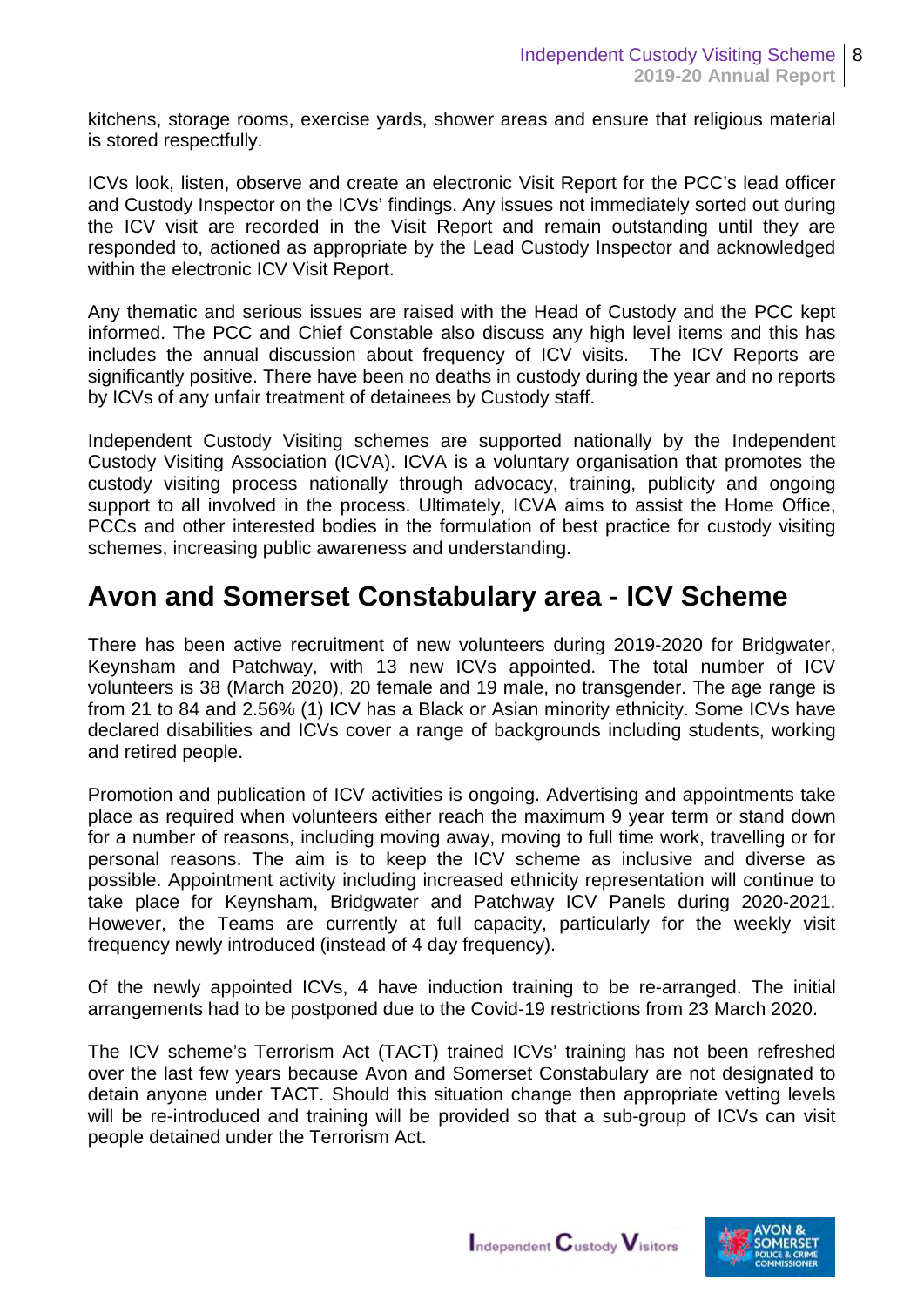### **Comments from Panel Coordinators**



*Figure 8: Volunteers are priceless. Trained ICVs ensure openness and transparency of Custody* 

#### **Bridgwater: Coordinator Anita Dibble**

*The influence and contribution of ICVs in our team are three-fold: ICV visits and quarterly Panel meetings create communication; this enables ICVs to understand Custody pressures; and Custody understand ICVs' experiences with detainees. This communication creates WIN/WINS.* 

*Custody staff commonly experience detainee aggression these days. Custody staff can communicate the triggers to ICVs. When ICVs see detainees they add another form of deescalation by communicating to detainees the Custody staff situations (such as, that custody staff are eager to fulfil requests but it is dependent on how busy and how many staff on shift). Custody staff can understand ICV and detainee experiences better such as: A detainee came into a cell in the afternoon but needed medication in the morning. Custody staff know the importance of detainees seeing the on-site Health Care Practitioners and that the detainees get their desperately needed medication. This in turn reduces the detainee level of aggression and/or harm in the custody unit.* 

*There are many WIN/WINs with this collaboration. One example is the influence ICVs have had regarding the provision of female hygiene packs (sanitary towels) within custody on as high up as the Prime Minister and the Home Office and a 2019 change to the Code of Practice relating to Custody. ICVs can be proud in the influencing work they do.*

#### **Keynsham: Panel Coordinator Paul Randy**

*During 2019 the ICV visits have been running like clockwork with John as Panel Coordinator and also Justine as Deputy Coordinator producing the rotas. During the year, 2 very experienced ICVs completed their maximum 9 years in the role and as well as John's just under 9 years, we have said farewell and huge compliments to all 3 standing down. Also one other ICV has stood down due to increased work commitments. The PCC and ICVs were represented to give their condolences and respects at the funeral of a longer serving and very popular member of the team who sadly died after a short illness.* 

*In January 2020, after 5½ years as an ICV, I took on the Panel Coordinators role. I have been on a number of Interview Panels and 6 new volunteers have been appointed, resulting in 5 completing their probationary period and accepting the role, with 1 new team member awaiting induction training. This brings our total strength back up to 14 excellent panel members.*

Independent Custody Visitors

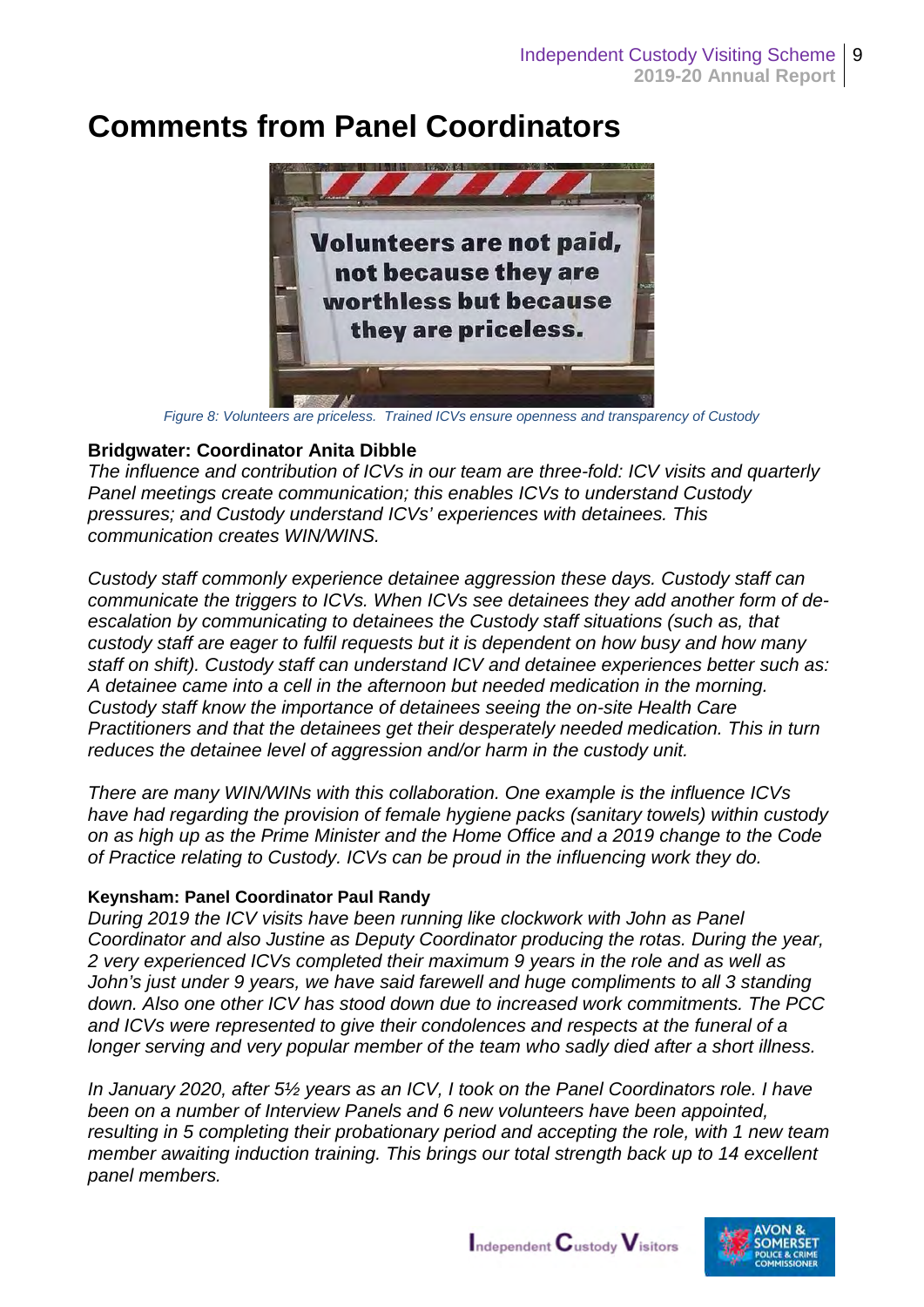*Visits have been completed every 4 days with none being aborted. However from late March 2020 due to the Coronavirus situation a sub-group of our Panel have teamed up with Bridgwater and Patchway ICVs to complete remote/telephone visits and to review Custody Records on a weekly basis.* 

*The Keynsham team have always had an excellent rapport with the Detention Officers, Custody Sergeants, and the Custody Inspectors who are always very helpful and nothing is too much trouble. We do raise issues and concerns during our visits, but these appear not to be taken as criticism, but as matters which require explanation, clarification and, at times, action. Equally we aim to recognise what we see as good practice and pass our positive observations to the staff.*

*We have progressed to a laptop for digital report writing and have the choice to find a quiet area to complete our visit reports when in the custody unit.*

#### **Patchway: Panel Coordinator Annaphie Rogers**

*At Patchway, I have completed my maximum 9 year term and along with four other ICVs, I have stood down. Three newly appointed people have joined the Independent Custody Visitor (ICV) team, have had a tour of the Custody Unit and a shadow ICV visit with two ICVs. The induction training is the final part of the process before these three law students are fully on the team to carry out custody visits and the good work of the team.* 

*An element of training has been introduced at every ICV quarterly panel meeting with topics this year including Children in custody, Detainee vulnerability and mental health services and De-escalation and Use of Force, all helping to enhance the ICVs' understanding of the custody process and detainee welfare, rights and entitlements.* 

*There have been a number of improvements over the last year including the provision of a dedicated ICV laptop which has simplified the logging in procedure and also means that ICVs do not have to search for an available custody computer. It is also pleasing that the staff now have a dedicated restroom to take their breaks away from the working area.* 

*Another development, driven by ICVs, has been the agreement on the viewing of cell CCTV for detainees on observation level 2, where Custody Staff rouse the detainees at least every 30 minutes and the detainee must respond to questions to ensure they are alright after the effects of drugs or substances. This is called Obs level 2. Rouse and Respond (R&R). The Independent Custody Visiting Association (ICVA), a national organisation, considered that the viewing of CCTV to check that the detention staff had properly "R&R" the detainee would be a breach of the detainee's privacy. Our view was that possible danger to life trumped privacy. The purpose of R&R is not just to check that the detainee is still alive, but to check that their condition has not deteriorated within the last 30 minutes, and if it has, then the necessary take action. Therefore it is important to see that this has been done by reviewing the CCTV if there is an ICV concern and the detainee hasn't been seen, rather than just checking entries on the custody record. This ICV check was agreed by the Chief Constable and the PCC, after an HM Inspectorate of Constabulary custody inspection.* 

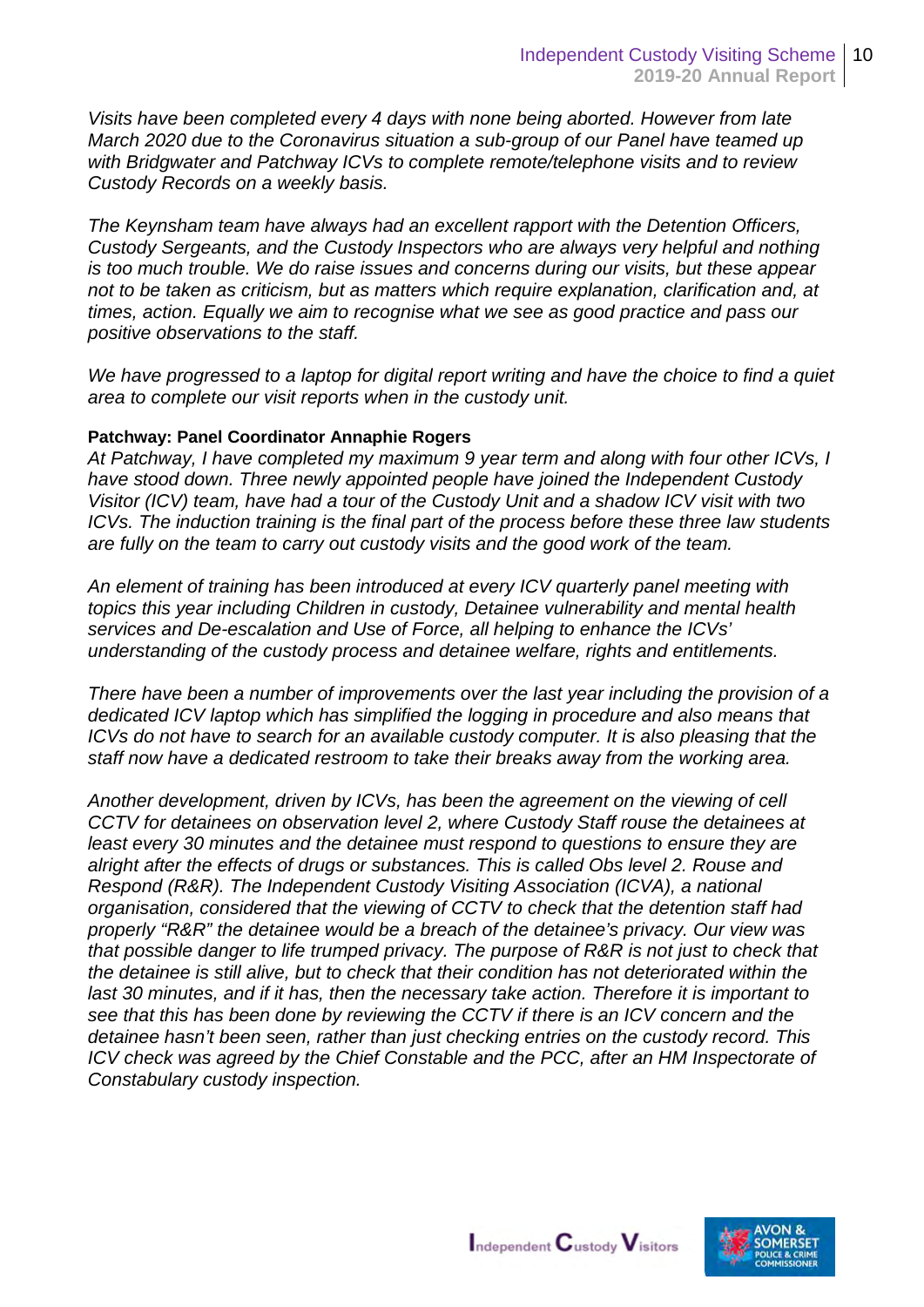### **PCC's office activity overview**

Changes to PACE Code C and H in July 2019 regarding Menstrual Care and Dignity in Custody have been highlighted and subsequently scrutinized by ICVs, such as ensuring female detainees are offered sanitary towels/tampons, that this is recorded on the Detention Log, along with the offer of a conversation with a female Officer. Also, information that the in-cell toilet is pixelated.

The quarterly Panel meetings for Bridgwater, Keynsham and Patchway provide an opportunity for ICVs to meet together and for each ICV to highlight any issues and good practice. The standing agenda items include an update from the Custody Inspector, an update from the ICV Panel Coordinator and an update from the PCC's office, as well as a training topic.

There was no Annual Conference during 2019. However, a full day's Induction Training was delivered in Keynsham and in Patchway in 2019 and in Bridgwater in January 2020 for newly appointed Custody Visitors as well as being offered as a refresher for any other Custody Visitors. Attendance by the Custody Inspector for a Q&A session is very helpful.

A survey took place in 2019 to consult with ICVs on the topics required for future training sessions during future quarterly Panel meetings. The topics chosen and delivered during 2019-2020 have been: Mental Health; Vulnerable detainees; Children in custody; and Independent investigations into deaths and serious injuries in custody. Additional surveys have included the frequency of visits, the start day of each rota slot and the number of visits preferred by each ICV.

Avon and Somerset PCC has again offered to host the next one day South West Regional ICV conference at Portishead Police Headquarters in the Autumn of 2020, where ICVs meet up from Devon and Cornwall, Dorset, Wiltshire, Gloucestershire and Avon and Somerset.

The PCC's Volunteers Management Officer, Kathryn Palmer, has attended tours of the Custody Units at Bridgwater, Keynsham and Patchway and also shadowed Custody Visitors visits at each of the 3 Custody Units with newly appointed ICVs. The standard of the Custody facilities are impressive and also there is evidence seen of a respectful culture within custody. There are also good critical-friend working relationships between the ICVs and the Constabulary. This is also the situation between ICVs and the PCC's office, as evidence within the ICV 6 monthly induction and 3 yearly reviews (the latter a Home Officer requirement). The PCC's office has fostered a very good working relationship with the Constabulary's Head of Custody, Guy Shimmons, and after his promotion to Superintendent and head of Criminal Justice, this continued with the Acting Head, Temporary Chief Inspector Mark Collins and currently on-going with Chief Inspector Debbie Palmer-Lawrence. The Head of Custody attends the quarterly Coordinators meetings, either at Police HQ or most recently online. This may continue as remote meetings. With a shared vision for the Constabulary to be outstanding, this positive working relationship also applies to Custody Officers and Staff, particularly with the 3 Lead Custody Inspectors who attend the ICV Panel meetings for their specific Custody Unit.

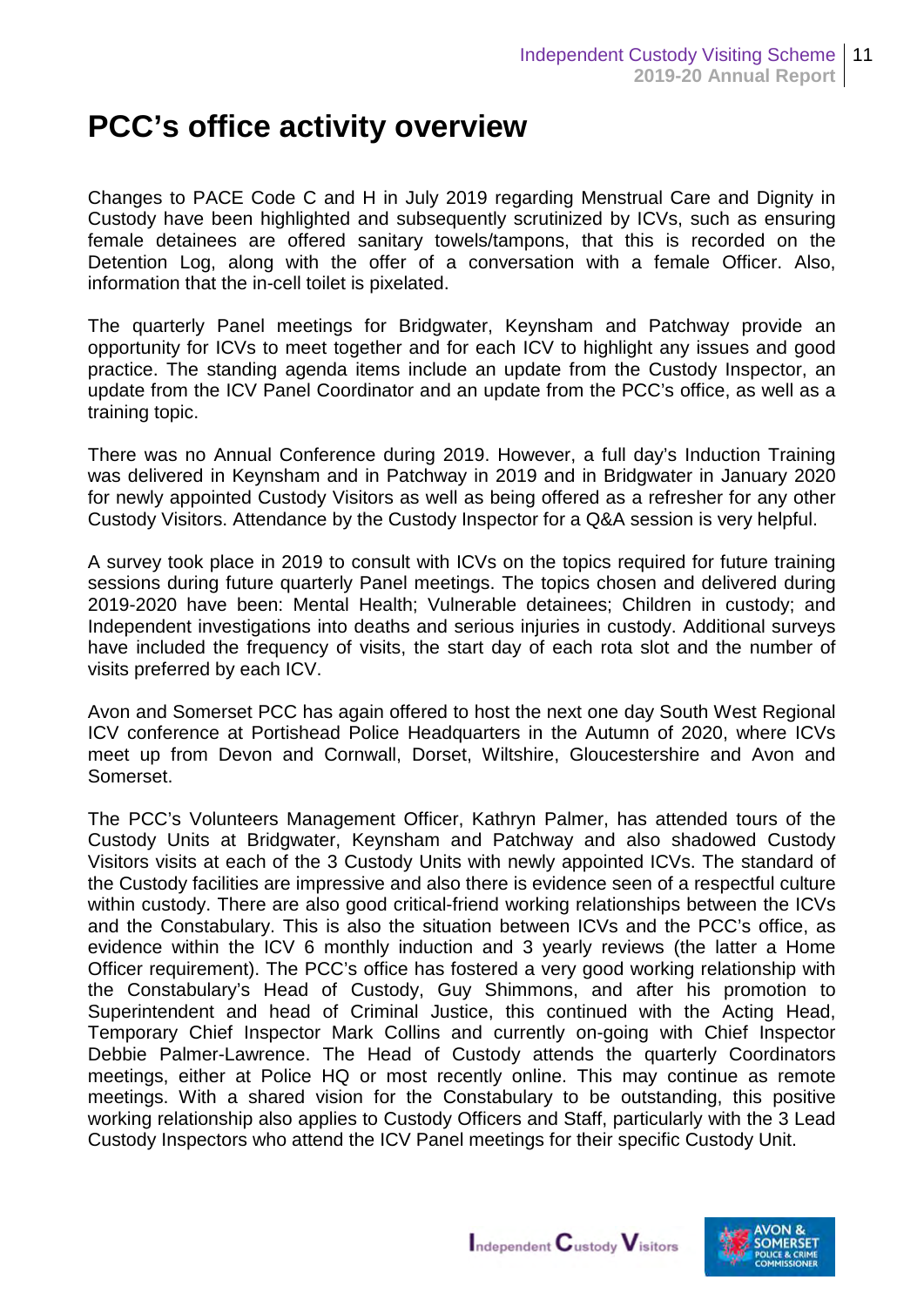

*Figure 9: Bridgwater Police Centre. Far right ground floor is the Custody Unit*

The National ICVA Conference planned for March 2020 in London was unfortunately cancelled due to the Covid-19 pandemic and lockdown regulations.

The PCC's Public Relations and Media staff continue to actively promote information about the ICV scheme via social media, twitter and Facebook, as well as the PCC's newsletter, both printed and electronic.



 $\times$  Ele

*Figure 10: ICV appointment advert example*



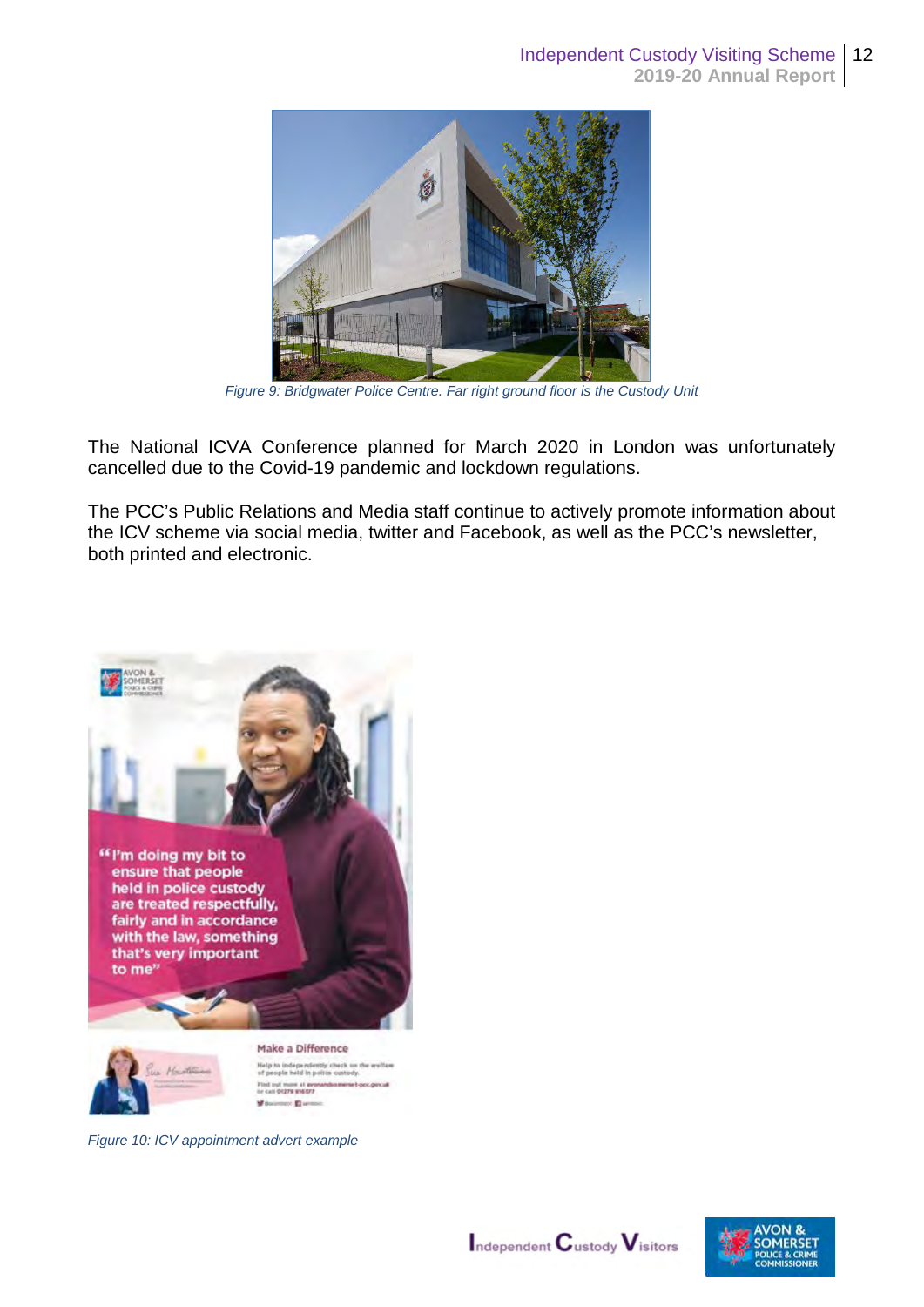### **ICV activity overview – Custody Visiting Data**

Quarterly statistics are sent by the PCC's office to the Independent Custody Visiting Association (ICVA) for national collation, as in the table below. However, the updated data since those figures states the total detainees during the 2019-2020 financial year that have been held within the three Avon and Somerset Constabulary Custody Units is revised up to **18,889**.

The number of detained people per Custody Unit is recorded as:

| Quarterly data<br>submitted to<br><b>ICVA</b> | <b>Total number of</b><br>detainees<br>through custody | <b>Number</b><br>of ICV<br>visits | <b>Total number of</b><br>detainees in custody<br>at time of ICV visits | <b>Total number of</b><br>detainees<br>unavailable | <b>Total number of</b><br>detainees<br>visited |
|-----------------------------------------------|--------------------------------------------------------|-----------------------------------|-------------------------------------------------------------------------|----------------------------------------------------|------------------------------------------------|
| Quarter 1                                     | 4654                                                   | 66                                | 545                                                                     | 121                                                | 280                                            |
| Quarter 2                                     | 4844                                                   | 65                                | 593                                                                     | 112                                                | 325                                            |
| Quarter 3                                     | 4657                                                   | 67                                | 571                                                                     | 126                                                | 281                                            |
| Quarter 4                                     | 4567                                                   | 56                                | 520                                                                     | 97                                                 | 316                                            |
| Totals:                                       | 18722                                                  | 254                               | 2229                                                                    | 456                                                | 1202                                           |

The frequency of visiting has been one visit every 4 days at each of the 3 Custody Units, with this changing to weekly visits during last few weeks of the financial year and a short suspension in March due to Covid-19 risk assessment.

The graphs below are a visual overview of the visits during the financial year 2019-2020.



*Figure 11: ICV Visits by Day. Total 254 visits*



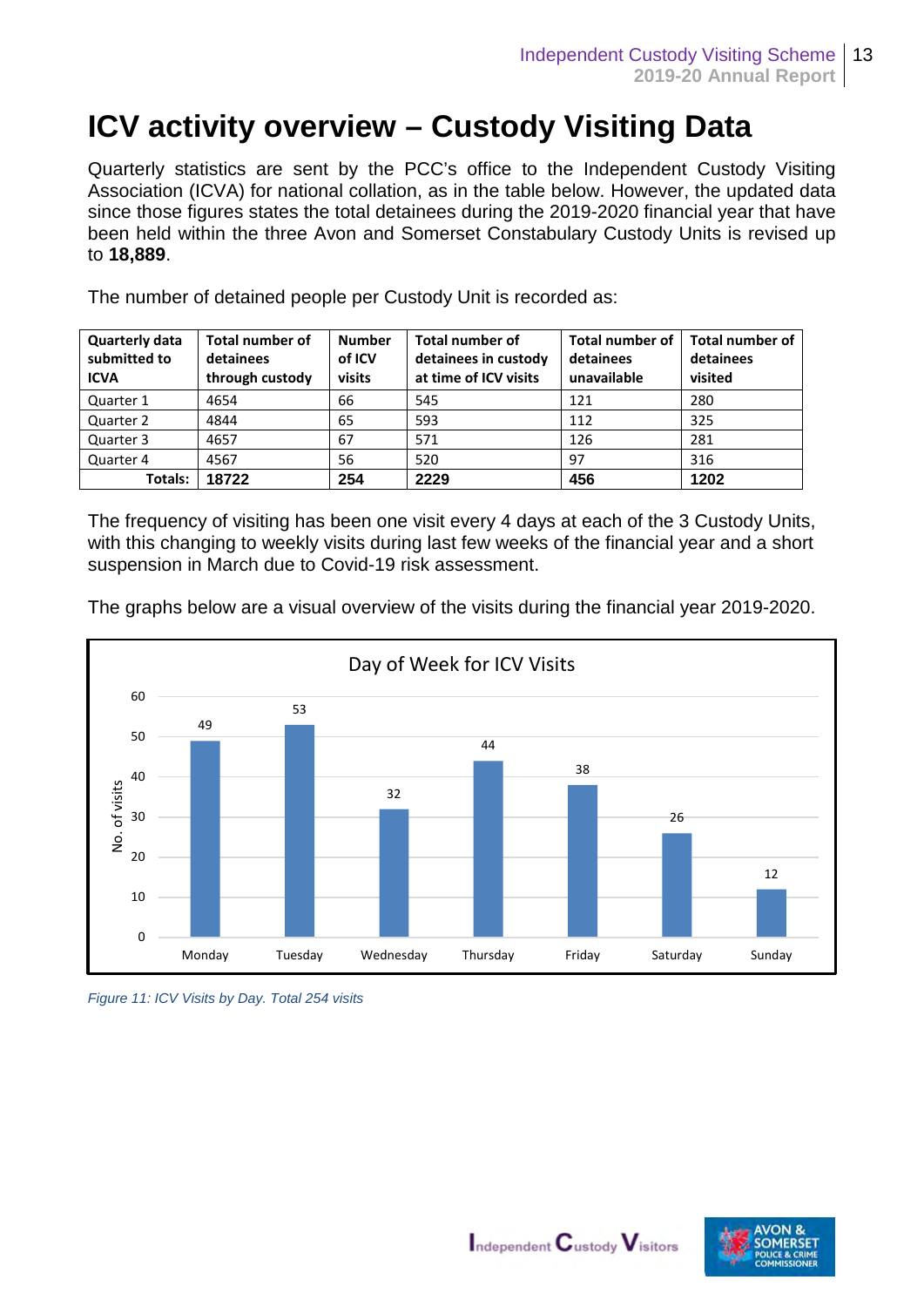

*Figure 12: ICV Visits by Time. Total 254 visits*

Visits are predominantly occurring on **Mondays (19%) Tuesdays (21%)**, **Thursday** (**17%**) and **Friday (15%)** and at **10am and particularly 6pm** as the most popular visit start times. Requests have been made at the Quarterly Panel meetings for more weekend and visits starting after 8pm. ICV visits last up to 90 minutes with an additional 30 minutes in the Custody Unit for Report writing, therefore, ICVs are within the Custody Unit from times ranging from 9a.m. to approximately 10p.m.



*Figure 13: ICV Visits by Detainee Category. Total 2221 detainees visited.*

**92%** of Detainees visited were detained under the Police and Criminal Evidence Act (**PACE**). The aim is to have no people detained under section 136 of the Mental Health Act because Custody is not an appropriate environment. However, when beds (places of safety) are not available then Custody has to be used as the last resort. The Home Office category relates to UK Border Agency regarding immigration.

The total number of detained people in custody during ICV visits over the 12 month period is **2221.** The total number of detainees available to speak to is **1773** (i.e. in their cell and not for example at interview, hospital, having data processed or sleeping). **1202 detainees gave their consent to speak with the ICVs.** This means that during visits ICVs are speaking to **68%** of available detainees in custody.

#### **Detainee Availability**

The number of detainees in Custody at the time of ICV visits, the number of detainees available and the number of detainees giving consent to talk with the ICVs, including as a percentage, is shown in the chart below:

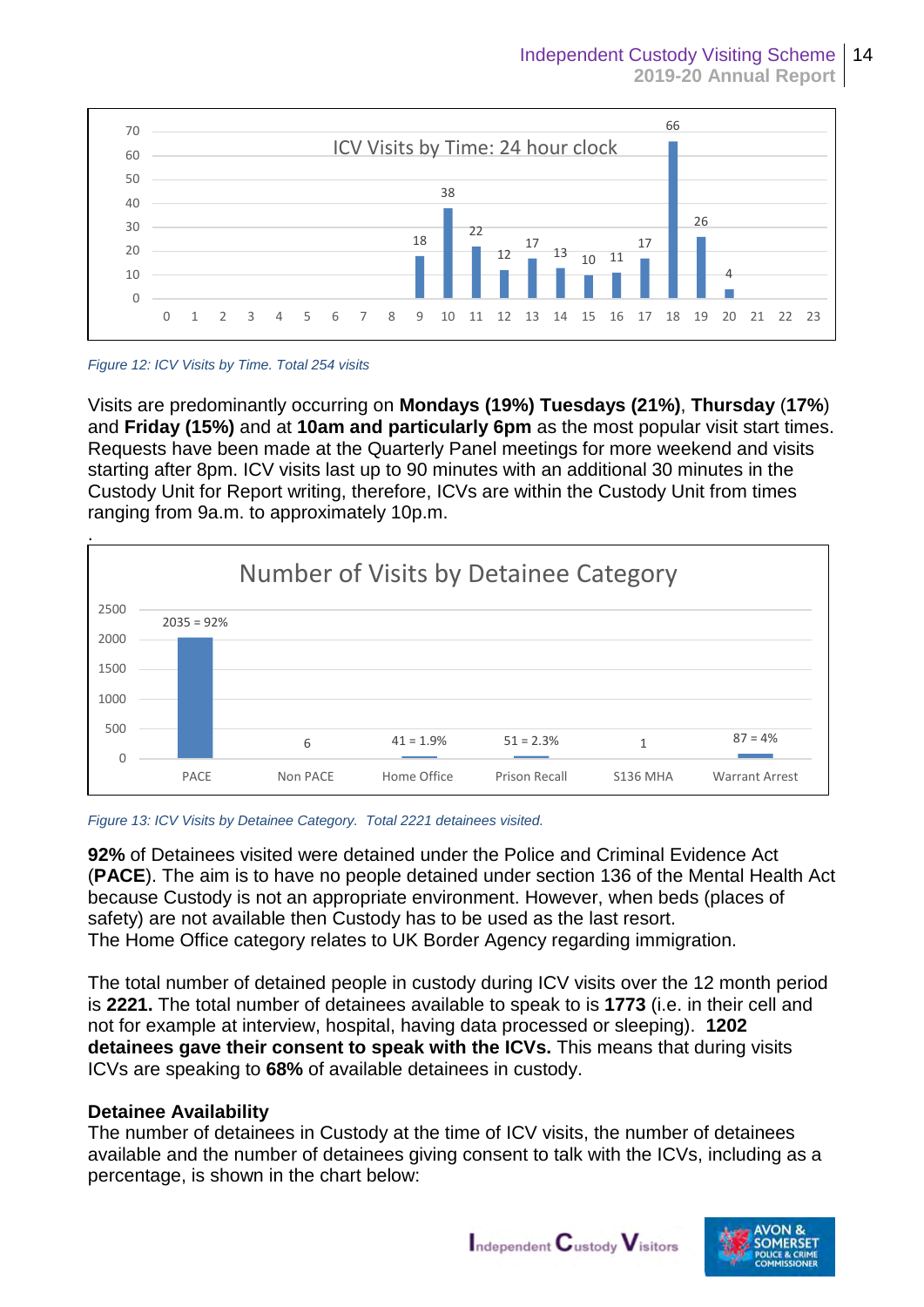

*Figure 14: Detainee Availability* 

**Adults and children** (under 18) in custody during the visit time is shown below. There is no significant change from the 2018-19 figures of 2068 Adults (94%) and 138 children (6%). However, the number of young people in custody is being monitored and given high priority for visits.



#### *Figure 15: ICV Visits by Detainee Type. Total 2221 detainees recorded.*

ICVs have continued to record their concerns in ensuring Local Authority accommodation is obtained as soon as possible for young people at the post-charge stage and that the detention time is kept to a minimum.

#### **Delayed Visits – Reasons why an ICV visit was delayed over 10 minutes**

There have been **16** delays (out of a total of 254 visits) in ICV access to the Custody Unit, (8 at Bridgwater, 4 at Patchway and 4 at Keynsham), 15 were due to staffing shortage and 1 due to not having a computer available for the ICVs (who now have an ICV laptop).

#### **Abandoned Visits – Reasons for delayed access over 20 minutes**

There have been 6 abandoned ICV visits (ICV inside the Unit), all due to staff shortages (Patchway Sep and Dec 2019) and Bridgwater (Oct and Dec 2019 and March 2020 and also a detainee's medical emergency requiring full staff attention at in July 2019). More staff have been recruited.

#### **Custody Visitor reports**

Most ICV General Comments on the Visit Report include praise and compliments to the Custody staff, that there are no issues or problems and that all is as expected. Also, custody kitchen microwave cleanness, food in date-order, showers and sink area cleanliness, exercise yard order and religious material neatness and respectfulness.

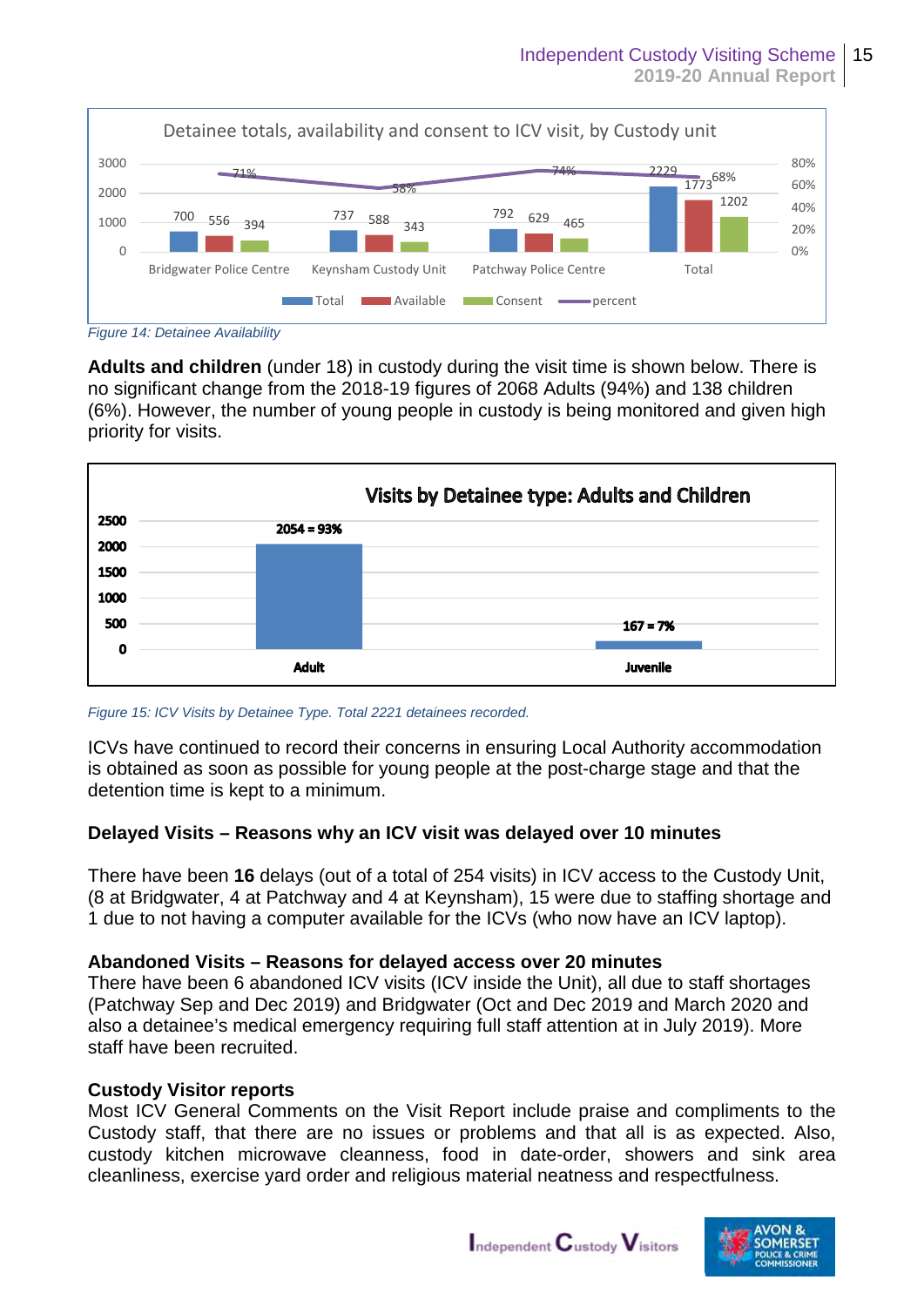#### **High level areas of concern**

Staffing levels during 2019 have been of concern and reported by ICVs to the PCC's office. A minimum staff resourcing resilience document was written and the Constabulary have recruited and trained additional Custody Sergeants, Inspectors and Detention Officers to achieve full staffing levels.

#### **Custody Visit Positive Findings**

- Early implementation of some PACE Code C legislative changes (prior to 21/8/2019) including good provision of sanitary items (different sizes of tampons/towels) and incontinence pads. Cell toilets blanked out from CCTV. Revised Notice of Entitlements documentation seen.
- Good use of the Exercise Yards for detainees with high anxiety in the cell, to deescalate the situation.
- Good use of the Language line and ICVs using the Translation Sheets and picture cards during their visits where English is not understood by a detainee.
- Health Care Professionals, Mental Health Assessors, including for drugs and alcohol substance use are located in Custody. Timely responses to detainee requests for medication, including by detainees with mental ill health.
- Religious material kept tidily and respectfully.
- Free clothing provision for detainees in need (i.e. T shirts, jog bottoms, pants, socks). This includes donations from ICVs (including hats).
- Introduction of 'Claro Pro' talking software for detainee Rights & Entitlements. Speech variable speed option. Used for detainees who with reading difficulties or blind/partially sighted.
- Increased calories in microwave meal provision. Also catering changes, including decaf coffee to improve detainee sleep and behavior. Also a popular porridge option.
- Most ICV visits report compliments to the Detention Officer escorting them and the respect towards detainees and de-escalation actions.
- Examples of polite and respectful Detention Officers during cell intercom calls made by detainees.
- Good service provision for vulnerable detainees by 'ASCC' (Advise and Support in Custody and Court). ASCC staff are located in Custody Units who assess and arrange on-going support plans for detainees post-release.
- Detention Officer advice given to detainees to just ask via the cell intercom for assistance.
- Custody staff training provision, including Mental Health, Children in custody, immigration, ASCEND and personal safety.
- Nicotine tablets available for smokers prohibited from smoking in custody.
- Respectful acknowledgement of religions, e.g. during Ramadan, meals provided to Muslims after sunset and arrangements for Muslim detainees wishing to wash their feet before prayers (the cell sink being too high). ICVs also noted Ramadan dates and times posted up in the Police Centre.
- De-escalation/Use of force training session by Constabulary to ICVs to raise awareness, including cell extraction and restraints.
- Upgrade to zonal alarm strip.
- Custody staff (welfare) option to not work night shifts.



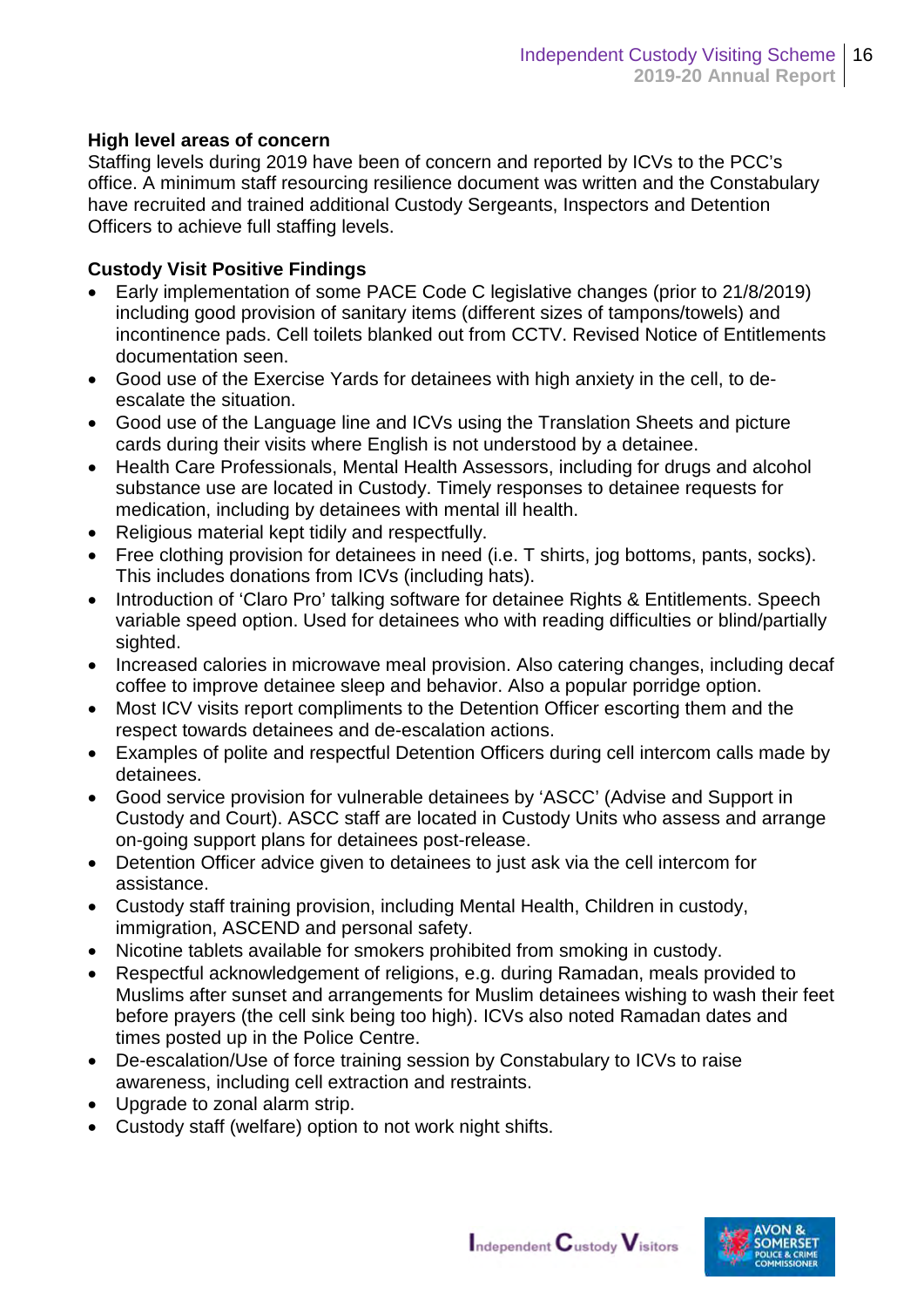#### **Custody Visit findings of concern and how it has been responded to and resolved**

- Local Authority statutory requirement to provide accommodation for children postcharge. Constabulary ongoing demands to Authorities. YMCA provision.
- Cell intercom poor audio quality. The Constabulary review report and plans for digital phone installation into a Bridgwater pilot cell (during 2020-21) is welcomed.
- The cell sinks allow water to run for less than 20 seconds, with 10 minute gaps. A Covid-19 concern.
- Exercise yard recommended distraction items, such as a soft ball and painted goal posts on the end walls. The Bath University review and Autism friendly cell proposal, as well as authorised work on the yards is awaiting roll out. Delayed by Covid-19.
- Weekly Risk Assessment of Exercise yards now includes checks for wet leaves (in Autumn) as a slippage risk and well as checking and cleaning the walls (graffiti and algae).
- Police Niche database program changes were requested by ICVs to include the August 2019 PACE Code C female dignity changes (offer of: a Conversation with a female officer and sanitary towels/tampons) as a mandatory booking-in Risk Assessment recording item rather than free-format text on the Detention Log.
- March 2020: Covid-19 being managed but initially a lack of PPE and 3 Custody units reduced to 2 for 14 days. Staffing reduced by 30% (shielding).
- Detainee feelings expressed of excess force used during arrest and ICV advice given about the complaints process.

#### **Examples of where ICVs have effected change:**

- ICV's have been committed to continuing with remote visits to custody and Custody Record reviews throughout the COVID-19 outbreak, which has allowed for continuous monitoring of detainees, and conditions in custody across this period.
- ICVs have ben proactive in their enquiries about detainee(s) access to hygiene and reported good practices/matters requiring follow up in a timely manner.
- ICV survey contribution to review cell intercom audio quality.
- ICV contribution to the autism-friendly cell re-decoration.
- ICV request for the Exercise Yards to have a ball and painted goal on the end walls.
- Fire policy request for review.
- A wide range of books and magazines have been donated by ICVs.
- ICV review of detainee cutlery, including environmentally friendly and safe options.
- ICV donation of clothing to the Custody Unit for detainees.
- ICV encouraging staff to keep the microwaves clean, including the use of plate covers.
- Seeking assurances about the alarm strip in the cell corridors and the upgrade.
- Request for distraction items, such as soft ball in the Exercise Yard.
- Creation of a laminated check sheet for the Keynsham Custody unit Faith Box to help remind staff that it remains respectfully maintained.
- Detainees stating they have changed their mind about having a legal representative.
- Detainees disclosing only to ICVs that the detainee has medication requirements.

#### **Other points of interest:**

Cells for vulnerable detainees and a better environment for detainees on the autism spectrum (such as pastel wall colours, softer lighting and screens displaying programs or detention information) is being piloted in one Keynsham Custody Unit. ICVs will follow the progress of the pilot over the next 12 months.



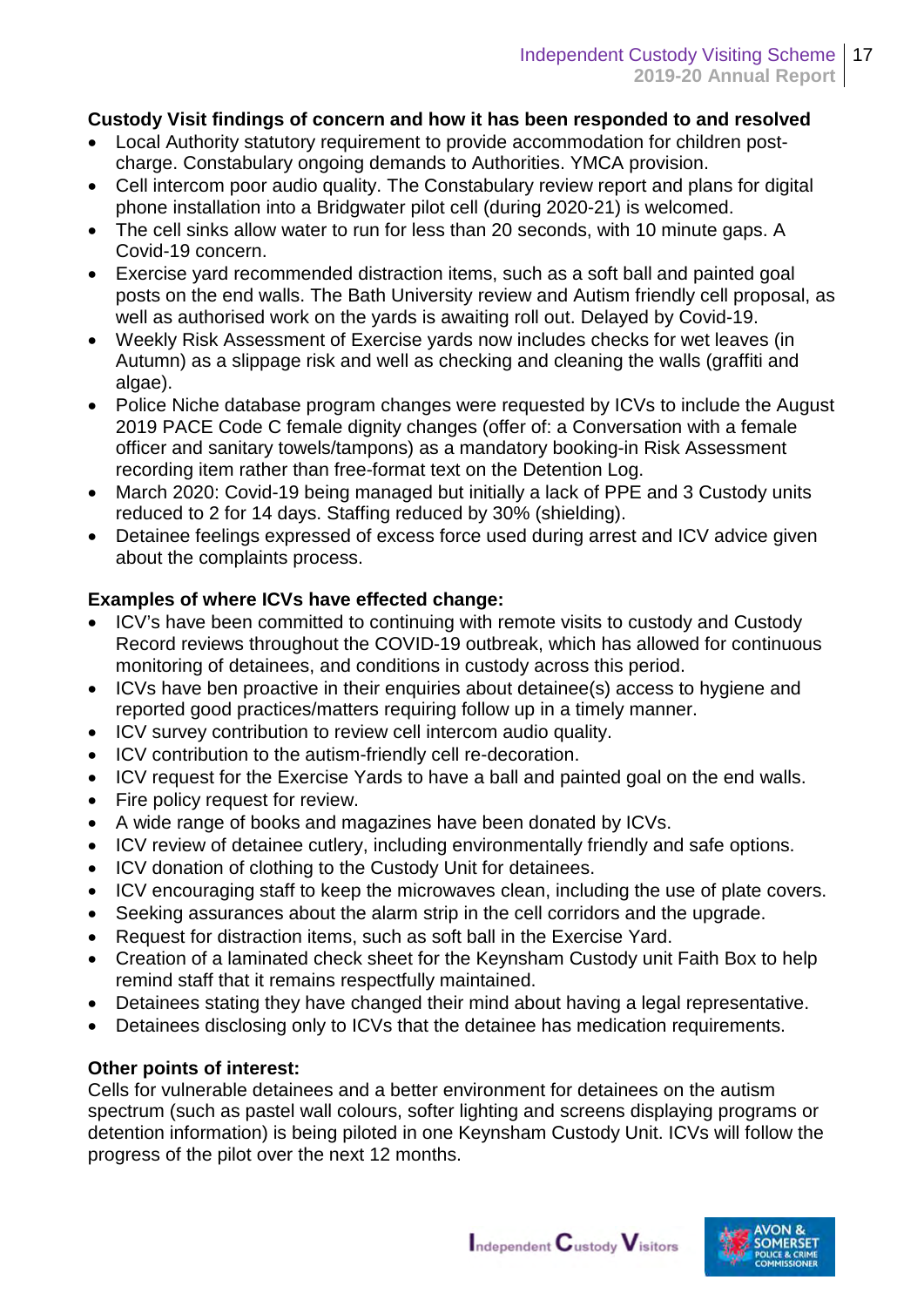### **Annex 1: ICV Code of Practice**

The Home Office published Code of Practice on Independent Custody Visiting (2013) is published on the ICVA website:

[http://icva.org.uk/uploads/publications/ICV\\_Code\\_of\\_Practice-APR2013.pdf](http://icva.org.uk/uploads/publications/ICV_Code_of_Practice-APR2013.pdf) 

This includes:

*"This Code of Practice on independent custody visiting is issued in accordance with section 51 of the Police Reform Act 2002, as amended by section 117 of the Coroners and Justice Act 2009 and paragraph 299 of Schedule 16 to the Police Reform and Social Responsibility Act 2011. Local policing bodies and independent custody visitors (ICVs) shall have regard to the Code in carrying out their relevant functions. …"*

(page 5)



*Figure 16: Image of person in a cell with blanket & mattress (the thinner option)*



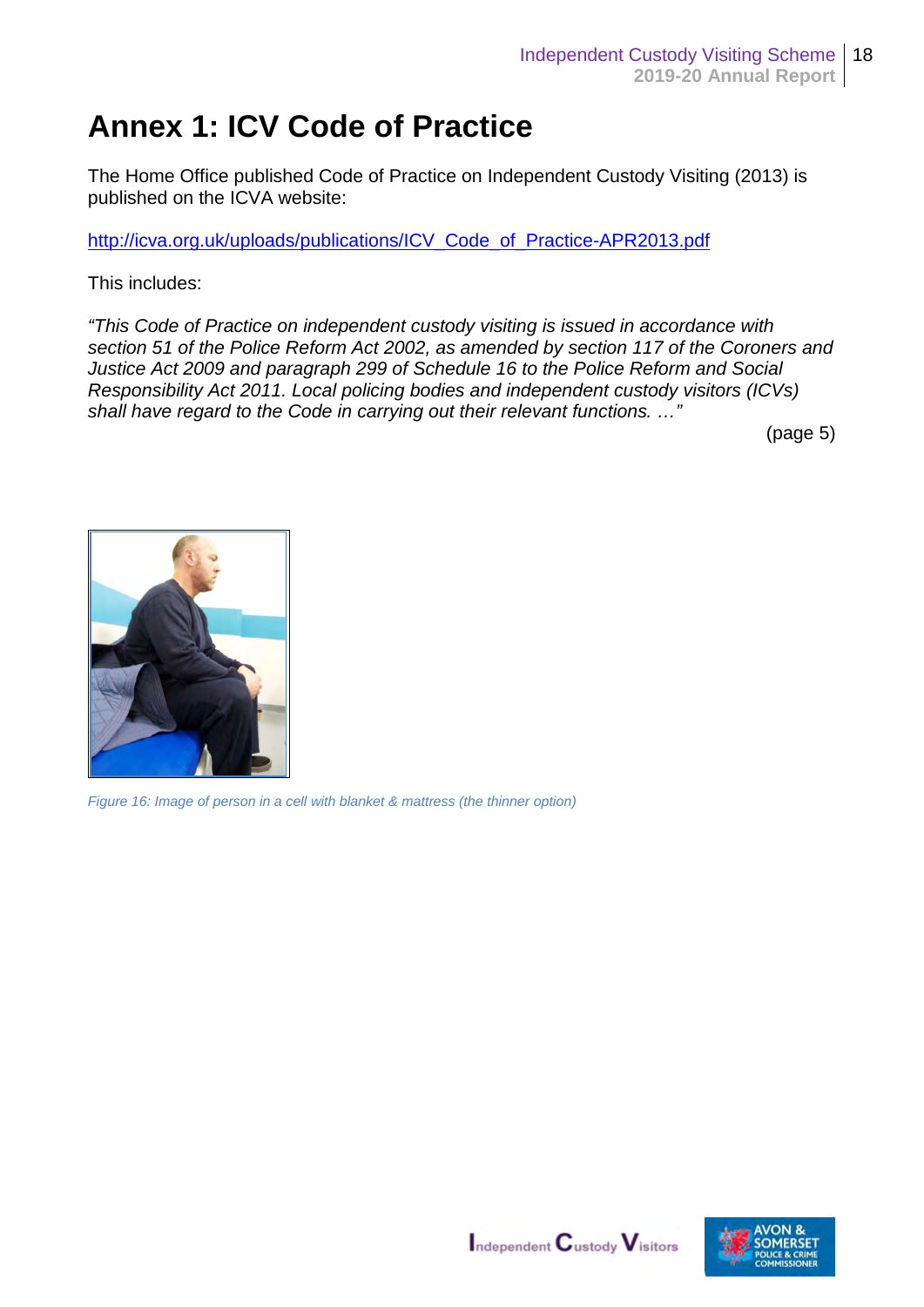### **Annex 2: Independent Custody Visitor Person Specification**

**Essential criteria** are requirements necessary for safe and effective performance in the role, whilst **desirable criteria** list elements that would contribute to potentially improved performance in the role.

|           | <b>CRITERION</b>                              | <b>COMPETENCY</b>                                                                                                                                                                                                                                                                                                                                                                                                        |
|-----------|-----------------------------------------------|--------------------------------------------------------------------------------------------------------------------------------------------------------------------------------------------------------------------------------------------------------------------------------------------------------------------------------------------------------------------------------------------------------------------------|
|           |                                               | Must be 18 years of age+ and live or work in the Avon and Somerset<br>Constabulary area.                                                                                                                                                                                                                                                                                                                                 |
|           | Eligibility                                   | Must hold a current driving licence or be able to travel around the force area by<br>alternative means.                                                                                                                                                                                                                                                                                                                  |
|           |                                               | Ineligible are: Past or serving Police Officers, PCSOs, Specials, Police Staff or<br>Volunteers of any Police Constabulary;                                                                                                                                                                                                                                                                                              |
|           |                                               | Ineligible are: Volunteers in the Appropriate Adult Scheme due to a possible<br>conflict of interest.                                                                                                                                                                                                                                                                                                                    |
|           |                                               | Ineligible are: Past or present Justices of the Peace in the Avon & Somerset<br>Policing area.                                                                                                                                                                                                                                                                                                                           |
| ESSENTIAL |                                               | Other people may be excluded if they have a direct involvement in the Criminal<br>Justice System within the Constabulary area, such as Solicitors, staff in the CPS,<br>Probation Service or Prison service. Each application will be treated on its<br>merits, but the over-riding factor will be to prevent possible conflicts of interest<br>and to maintain the independence and integrity of the Scheme as a whole. |
|           |                                               | Able to demonstrate the ability to work as part of a team                                                                                                                                                                                                                                                                                                                                                                |
|           | Working<br>with people                        | The ability to establish and maintain good working relationships with a wide<br>range of people                                                                                                                                                                                                                                                                                                                          |
|           | <b>Effective</b><br>communica-<br>tion skills | The ability to communicate effectively orally and in writing                                                                                                                                                                                                                                                                                                                                                             |
|           | Working<br>within<br>guidelines               | Previous experience of working to established guidelines and procedures                                                                                                                                                                                                                                                                                                                                                  |
|           | Reporting<br>skills                           | Computer literate and previous experience of completing and submitting records                                                                                                                                                                                                                                                                                                                                           |
|           | <b>Respect for</b><br>people                  | Capacity to treat all people fairly and with respect, to value diversity and<br>respond sensitively to difference                                                                                                                                                                                                                                                                                                        |

|                  | <b>CRITERION</b>                   | <b>COMPETENCY</b>                                                                                                                                                                                                                             |  |  |  |
|------------------|------------------------------------|-----------------------------------------------------------------------------------------------------------------------------------------------------------------------------------------------------------------------------------------------|--|--|--|
|                  | Additional<br>useful<br>experience | Previous knowledge or experience in custody visiting or Active community<br>involvement as a volunteer                                                                                                                                        |  |  |  |
| <b>DESIRABLE</b> | <b>Flexibility</b>                 | Able to offer assistance in fulfilling scheduled visits in other panels, promoting<br>exchange of skills and experiences across visiting panels<br>Able to visit at a higher frequency if and when asked to do so by the panel<br>coordinator |  |  |  |



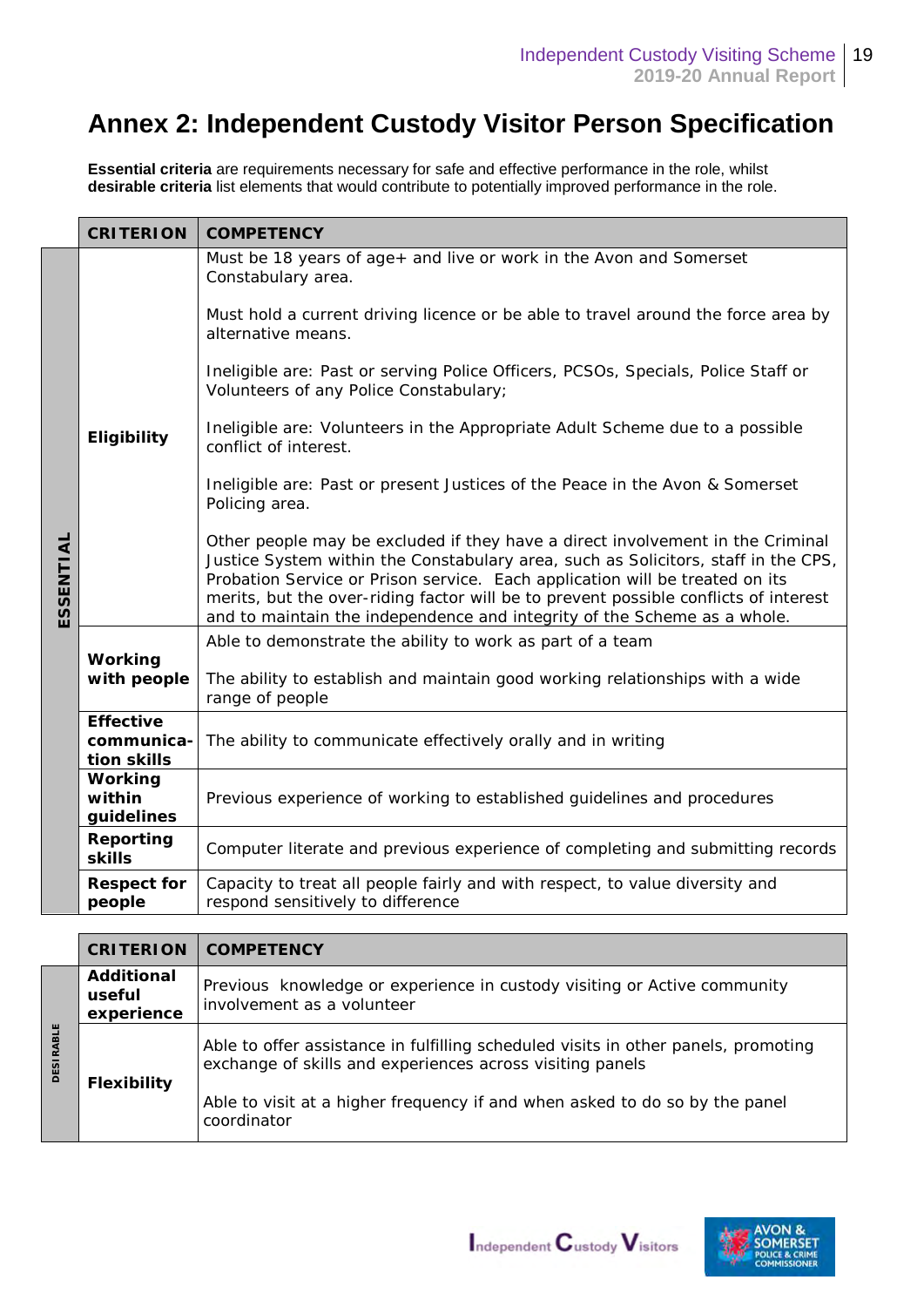### **Annex 3: Independent Custody Visitors Role Profile**

#### **Role**

To undertake custody visits with other panel custody visitors, checking on the conditions in which a detainee is kept, their health and well-being and rights and entitlements with reference to the Police and Criminal Evidence Act, 1984 (PACE) code of practice (Code) C (regarding Custody).

#### **Responsibilities**

- To carry out custody visits to custody units in line with the panel rota, scheme guidelines and training received.
- To carry out the duties of an Independent Custody Visitor as set out in the scheme's handbook, giving due regard to Health and Safety requirements of the custody visiting scheme and custody unit.
- Where appropriate, to review the detainee's custody record to clarify and check any concerns raised by the detainee.
- To complete an electronic Custody Report after each custody visit, highlighting any concerns or requests arising from the visit and any issues that need to be resolved.
- To complete and submit any necessary documentation relating to the scheme, or in connection with the appointment process in a timely manner.
- To retain a good working relationship with key people (stakeholders), including custody visiting colleagues, the Police and Crime Commissioner's office, custody staff and any other interested groups or individuals.
- To attend and take an active part in at least two of the four Independent Custody Visitor panel meetings per year.
- To commit to a three year term as an Independent Custody Visitor. An optional two additional terms are permitted, totalling 9 years.
- To keep the panel coordinator and other panel members informed of any problems relating to meet the requirements of the visiting rota – averaging one custody visit per month - or changes in personal circumstances
- To attend seminars, developmental and training sessions as and when required.
- To contribute towards the success of the independent custody visiting scheme, promoting improvement in the way that the scheme is delivered.